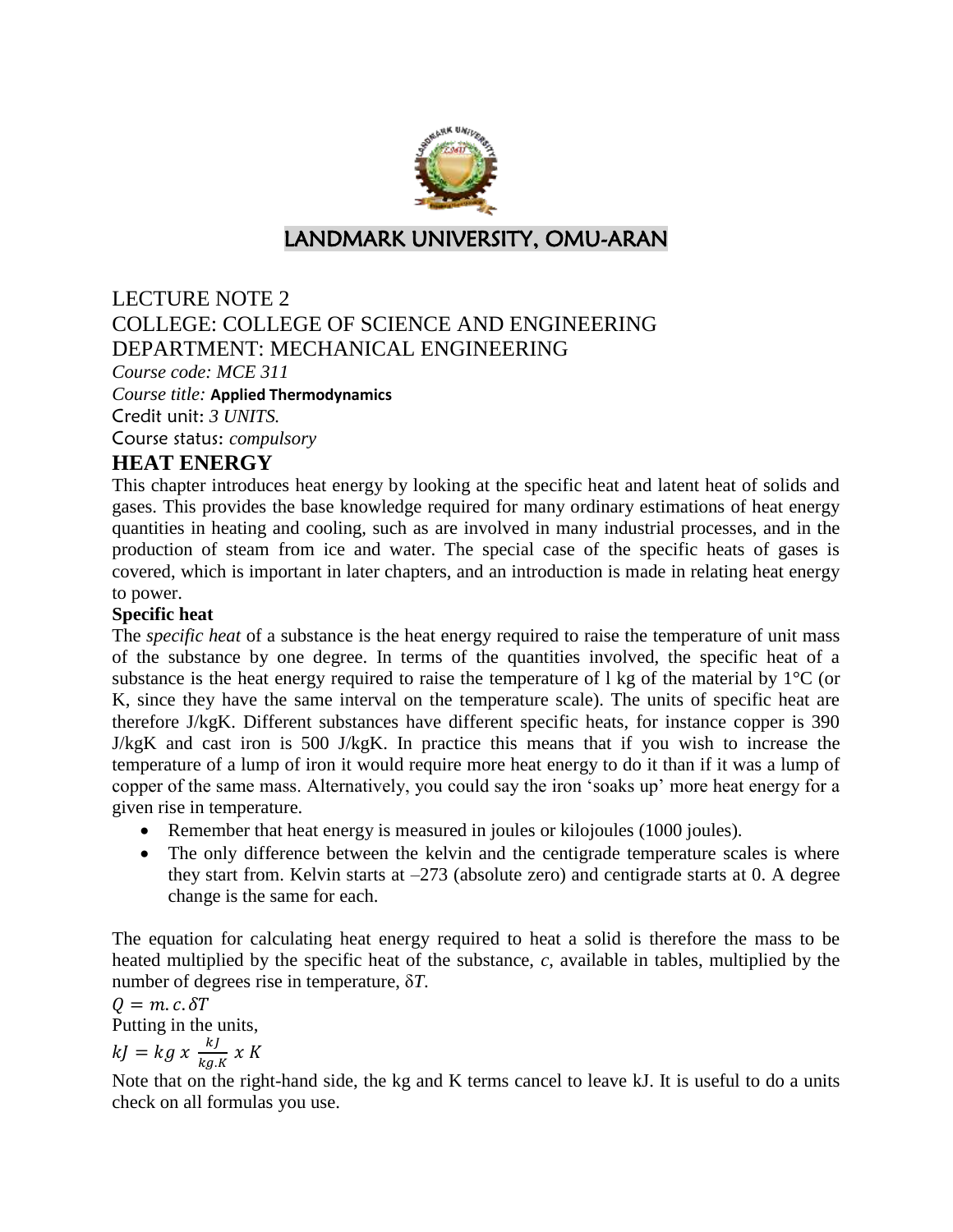Important notes.

- The specific heat of a substance varies depending on its temperature, but the difference is very small and can be neglected.
- You can find the specific heat of a substance by applying a known quantity of heat energy to a known mass of the substance and recording the temperature rise. This would need to be done under laboratory conditions to achieve an accurate answer.
- A body will give out the same quantity of heat energy in cooling as it requires in heating up over the same temperature range.

Specific heats of common substances can be found on data sheets and in reference books, and the values used in the calculations here are realistic.

## **Example 1**

The boiler in a canteen contains 6 kg of water at 20°C. How much heat energy is required to raise the temperature of the water to 100 $^{\circ}$ C? Specific heat of water = 4190 J/kgK. Solution

 $Q = m.c.\delta T$  $Q = 6x4190x(100 - 20)$  $Q = 2011200J = 2011.2kJ$ 

## **Example 2**

How many kilograms of copper can be raised from 15°C to 60°C by the absorption of 80 kJ of heat energy? Specific heat of copper = 390 kJ/kgK.

$$
Q = m.c.\,\delta T
$$
  
80000 =  $m \times 390 \times (60 - 15)$   
 $m = \frac{80000}{390 \times 45} = 4.56kg$ 

Home Problems**.**

(1) Calculate the heat energy required to raise the temperature of 30 kg of copper from 12°C to 70°C. Assume the specific heat of copper to be 390 J/kgK.

(2) A body of mass 1000 kg absorbs 90 000 kJ of heat energy. If the temperature of the body rises by 180°C, calculate the specific heat of the material of the body.

## **Power**

It is not always useful to know only how much heat energy is needed to raise the temperature of a body. For instance, if you are boiling a kettle, you are more interested in how long it will be before you can make the tea. The quantity of heat energy needed has to be related to the *power*  available, in this case the rating of the heating element of the kettle, and if you have a typical kettle of, say, 2kW, it means that in 1 second it provides 2000 joules of heat energy. Remember that power is the rate at which the energy is delivered, i.e. work, or heat energy delivered, divided by time taken. Let us say the kettle contains 2 kg of water and is at a room temperature of 18 $\degree$ C, and the kettle is 2kW. Specific heat of water =

4.2 kJ/kgK.

$$
Q=m.c.\,\delta T
$$

 $Q = 2 x 4.2 x (100 - 18) = 688.8 kJ$ 

This is the heat energy required to raise the temperature of the water to 100°C. The kettle is producing 2kW, i.e. 2 kJ/s. Therefore,

time  $=\frac{Q}{r}$  $\frac{Q}{p} = \frac{6}{7}$  $t_{\rm 2}^{\rm 10.6}$  = 344.4 sec = 5.74*min* to boil.

## **The specific heats of gases**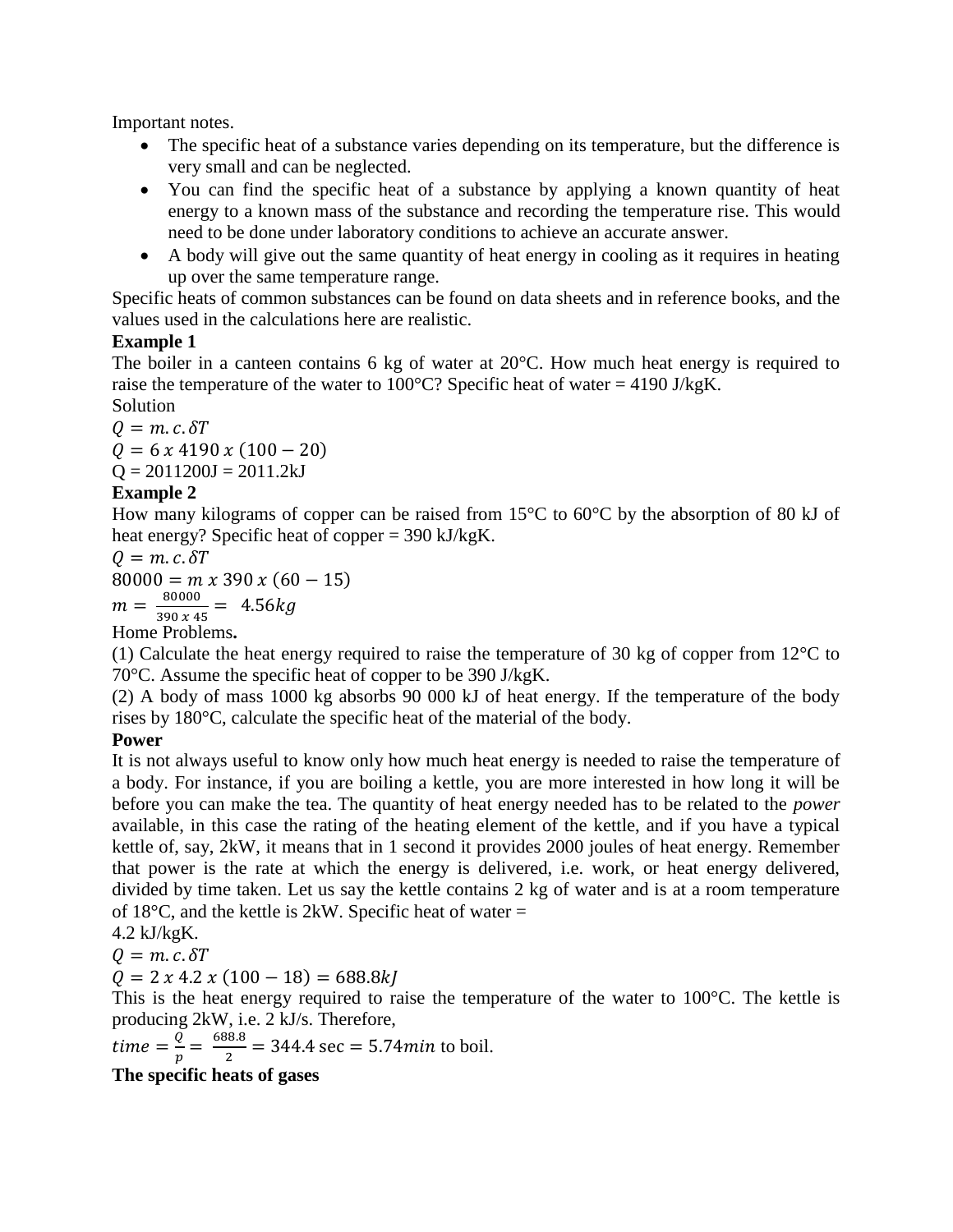Solids have a value of specific heat which varies only slightly with temperature. On the other hand, gases can have many different values of specific heat depending on what happens to it while it is being heated or cooled. The two values which are used are the specific heat at constant pressure, *c*p, and the specific heat at constant volume, *c*v.



*Specific heat at constant pressure, c<sub>p</sub>. This is the quantity of heat energy supplied to raise 1 kg of* the gas through  $1^{\circ}$ C or K, while the gas is at constant pressure.

Think of 1 kg of gas trapped in a cylinder. As heat energy is added, the pressure will rise. If the piston is allowed to move down the cylinder to prevent the rise in pressure, the amount of heat energy supplied to raise the temperature of the gas by  $1^{\circ}C$  is the specific heat of the gas at constant pressure.

*Specific heat at constant volume, c<sub>v</sub>.* This is the quantity of heat energy supplied to raise 1 kg of the gas through 1°C or K, while the gas is at constant volume. Thinking again of the gas in the cylinder, in this case the heat energy is supplied while the piston is fixed, i.e. the volume is constant. The amount of heat energy added for the temperature to rise 1°C is the specific heat at constant volume, *c*v.

The specific heat of a gas at constant pressure is always a higher value than the specific heat at constant volume, because when the gas is receiving heat it must be allowed to expand to prevent a rise in pressure, and, while expanding, the gas is doing work in driving the piston down the cylinder. Extra heat energy must be supplied equivalent to the work done.

Note that this is an example of the equivalence of heat energy and work energy.

## **Example 3**

1.5 kg of gas at 20°C is contained in a cylinder and heated to 75°C while the volume remains constant. Calculate the heat energy supplied if  $c_v = 700$  J/kgK.

$$
Q = m.c_v. \delta T
$$
  
Q = 1.5 x 700 x (75 – 20) = 57750J = 57.75kJ

#### **Example 4**

A gas with a specific heat at constant pressure,  $c_p = 900$  J/kgK, is supplied with 80 kJ of heat energy. If the mass of the gas is 2 kg and its initial temperature is 10°C, find the final temperature of the gas if it is heated at constant pressure.

#### Solution.

 $Q = m.c_n.\delta T$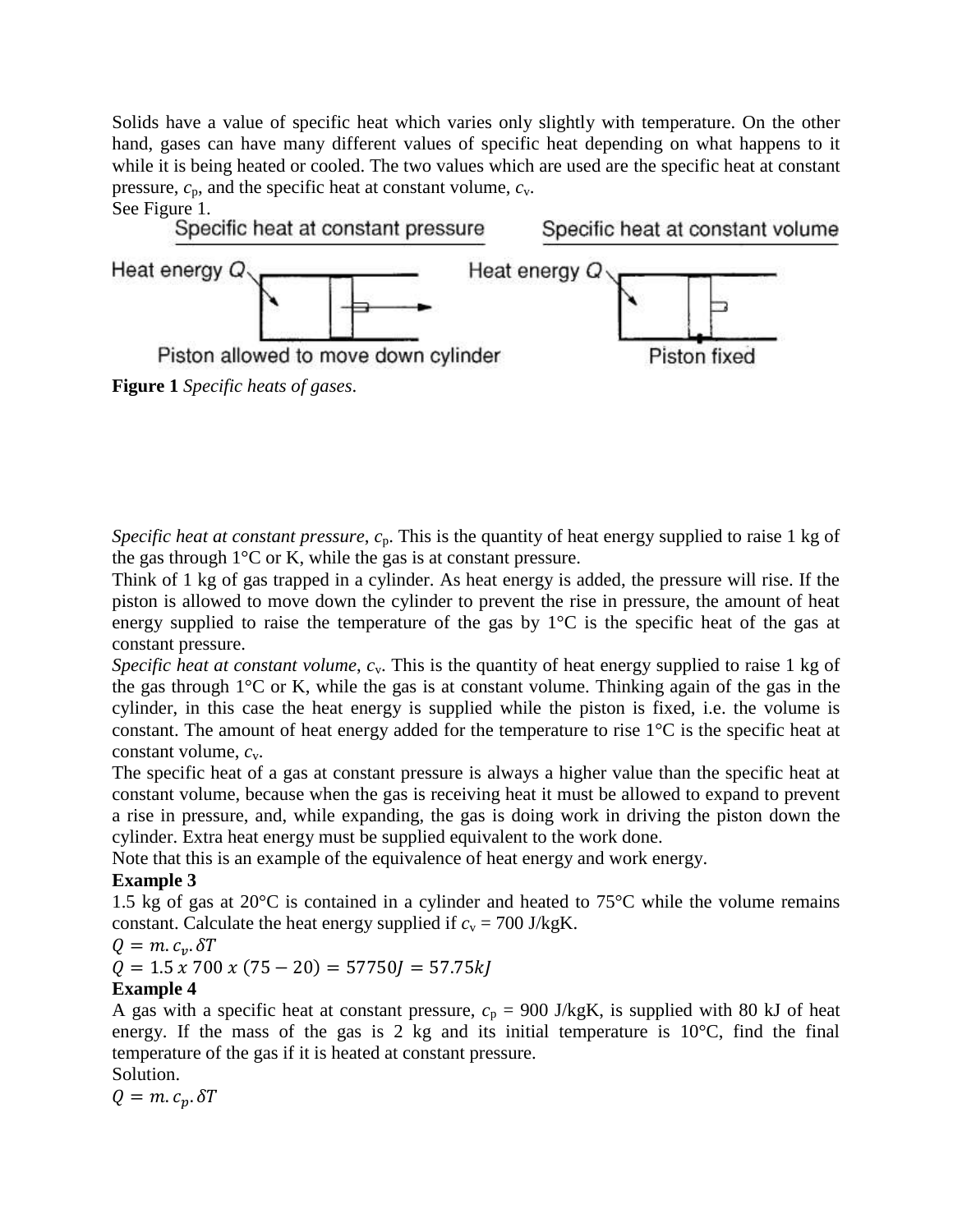$80000 = 2 \times 900 \times 8T$  $\delta T = \frac{8}{3}$  $\frac{10000}{1800} =$ Final temperature =  $10 + 44.44 = 54.44^{\circ}C$ 

### **Latent heat**

Latent means 'hidden', and is used in this connection because, despite the addition of heat energy, no rise in temperature occurs.

This phenomenon occurs when a solid is turning into a liquid and when a liquid is turning into a gas, i.e. whenever there is a 'change in state'.

In the first case, the heat energy supplied is called the latent heat of fusion, and in the second case it is called the latent heat of vaporization.

The best example to use is water. A lump of ice at, say,  $-5^{\circ}C$ , will need to receive heat energy (sometimes called sensible heat because in this case the temperature does change) to reach 0°C. It will then need latent heat to change state, or melt, during which time its temperature will stay at 0°C.

Further sensible heat energy will then be needed to raise its temperature to boiling point, followed by more latent heat (of vaporization) to change it into steam. See Figure 2.

Just as each substance has its own value of specific heat, so each substance has a value of latent heat of fusion and latent heat of vaporization.

The latent heat of fusion of ice is 335 kJ/kg, that is, it needs 335 kJ for each kg to change it from ice to water. Note that there is no temperature term in the unit because, as we have already seen, no temperature change occurs. Compare this with the unit for specific heat (kJ/kgK).



## **Figure 2** *Sensible and latent heat.*

The latent heat of vaporization of water at atmospheric pressure is 2256.7 kJ/kg. If instead of boiling the water, we are condensing it, we would need to extract (in a condenser) 2256.7 kJ/kg. The values vary with pressure.

The significance of this theory cannot be underestimated, since it relates directly to steam plant and refrigeration plant, both of which we look at later.

## **Example 5**

Calculate the heat energy required to change 4 kg of ice at  $-10^{\circ}$ C to steam at atmospheric pressure.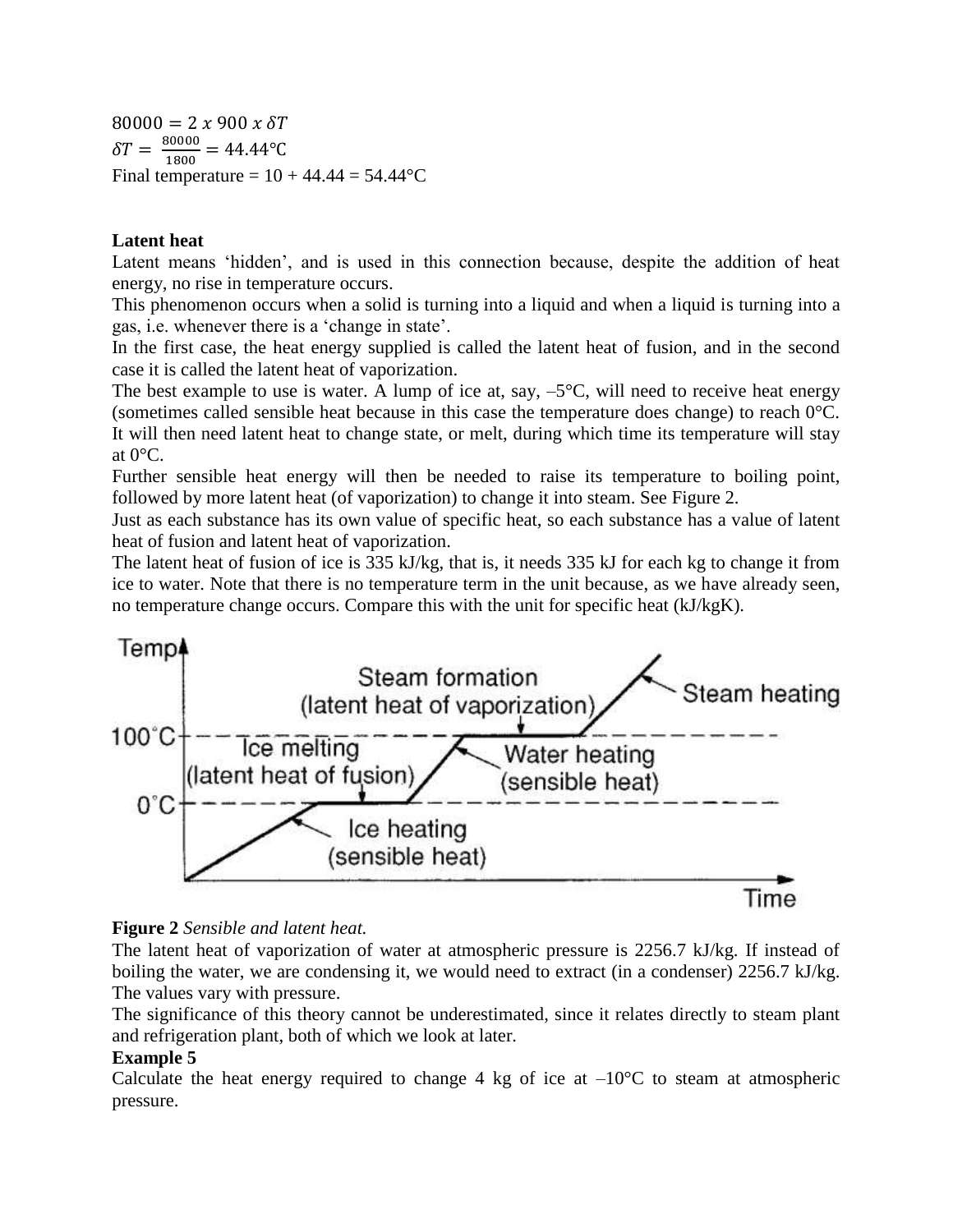Specific heat of ice  $= 2.04 \text{ kJ/kgK}$ Latent heat of fusion of ice  $=$  335 kJ/kg Specific heat of water  $= 4.2 \text{ kJ/kgK}$ Latent heat of vaporization of water  $= 2256.7 \text{ kJ/kg}$ Solution Referring to Figure 2 we can see that all we have to do is add four values together, i.e. the heat energy to raise the temperature of the ice to  $0^{\circ}$ C, to turn the ice into water, to raise the water to 100°C, and to change the water at 100°C into steam. To heat the ice,  $Q_1 = m.c_{ice} \, \delta T$  $Q_1 = 4 \times 2.04 \times 10 = 81.6 kJ$ To change the ice at  $0^{\circ}$ C into water at  $0^{\circ}$ C,  $Q_2 = m x$  latent heat of fusion<sub>ice</sub>  $Q_2 = 4 \times 334 = 1340 kJ$ To heat the water to 100°C,  $Q_3 = m.c_{water} \, \delta T$  $Q_3 = 4 \times 4.2 \times 100 = 1680 kJ$ To change the water into steam at 100°C,  $Q_4 = m x$  latent heat of vaporization<sub>water</sub>  $Q_4 = 4 \times 2256.7 = 9026 kJ$ Total heat energy =  $Q1 + Q2 + Q3 + Q4$  $= 81.6 + 1340 + 1680 + 9026.8$  $= 12$  128.4 kJ.

In this example, we could provide the 12 128.4 kJ very quickly with a large kW heater, or much more slowly with a small kW heater.

Neglecting losses, the result would be the same, i.e. steam would be produced. As an exercise, and referring to the earlier example of the kettle, find how long it would take to produce the steam in Example 5 if you used a 2 kW heater and then a 7 kW heater, neglecting losses. You will notice that we have dealt here mainly with water, since this is by far the most important substance with which engineers must deal. The theory concerning the heating of water to produce steam is the same as for the heating of liquid refrigerant in a refrigeration plant. Home Problems 2

(1) Calculate the quantity of heat energy which must be transferred to 2.25 kg of brass to raise its temperature from 20°C to 240°C if the specific heat of brass is 394 J/kgK.

(2) Find the change in temperature produced by 10 kJ of heat energy added to 500 g of copper. Specific heat of copper  $= 0.39$  kJ/kgK.

(3) Explain why, for a gas, the specific heat at constant volume has a different value from the specific heat at constant pressure.

An ideal gas is contained in a cylinder fitted with a piston. Initially the temperature of the gas is 15°C. If the mass of the gas is 0.035 kg, calculate the quantity of heat energy required to raise the temperature of the gas to 150°C

when:

(a) the piston is fixed;

(b) the piston moves and the pressure is constant.

For the gas,  $c_v = 676$  J/kgK and  $c_p = 952$  J/kgK.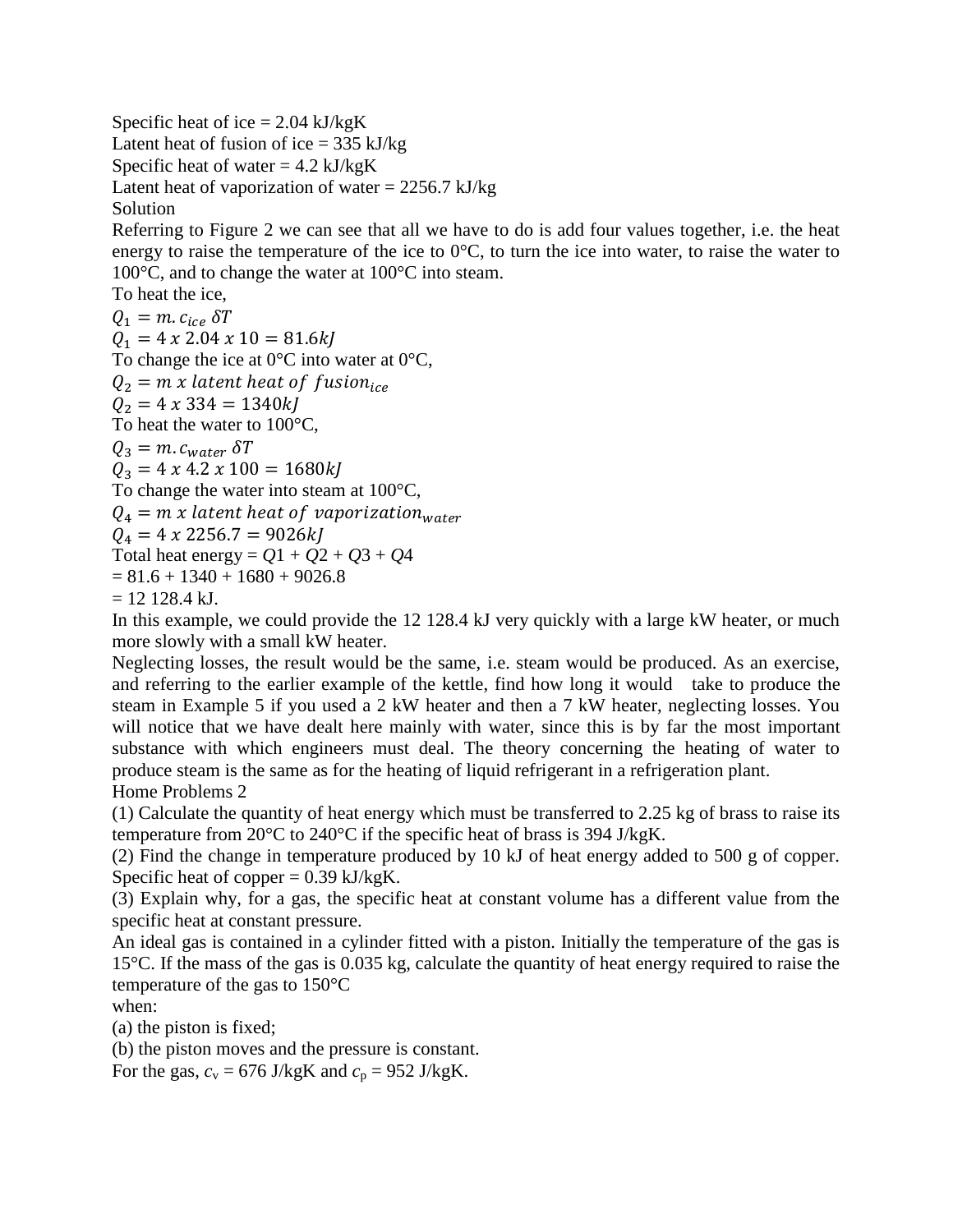# **Work done and heat energy supplied.**

We have looked at gas processes and how to calculate pressures, temperatures and volumes after a process has occurred. This is very important in, for instance, engine design, where important parameters are piston and cylinder size and combustion temperature. We can now go on to find work and heat energy transfer occurring during a process, which prepares us for the next chapter in which these elements are put together to form complete engine cycles.

### **Using the** *p/V* **diagram to find work**

We have seen the usefulness of the *p*/*V* diagram in visualizing the gas processes and showing the variables. They are also important in allowing us to find expressions for the work done during a process. To demonstrate this, we will look at the constant pressure process. Figure 1 shows the *p*/*V* diagram as the piston moves down the cylinder with no change in pressure.



**Figure 2.3.1** *Constant pressure process*

The area of the rectangle under the constant pressure line is its height multiplied by its breadth, i.e.  $p(V_2 - V_1)$ .

Putting in the units:  $P = \frac{N}{m}$  $\boldsymbol{m}$  $V = m^3$ Area of rectangle =  $P(V_2 - V_1) = \frac{N}{m^2}$  $rac{N}{m^2}$  x  $1(N.m) = 1$ (joule)

 Hence, by finding the area under the *p*/*V* diagram, we have found the work done during the process.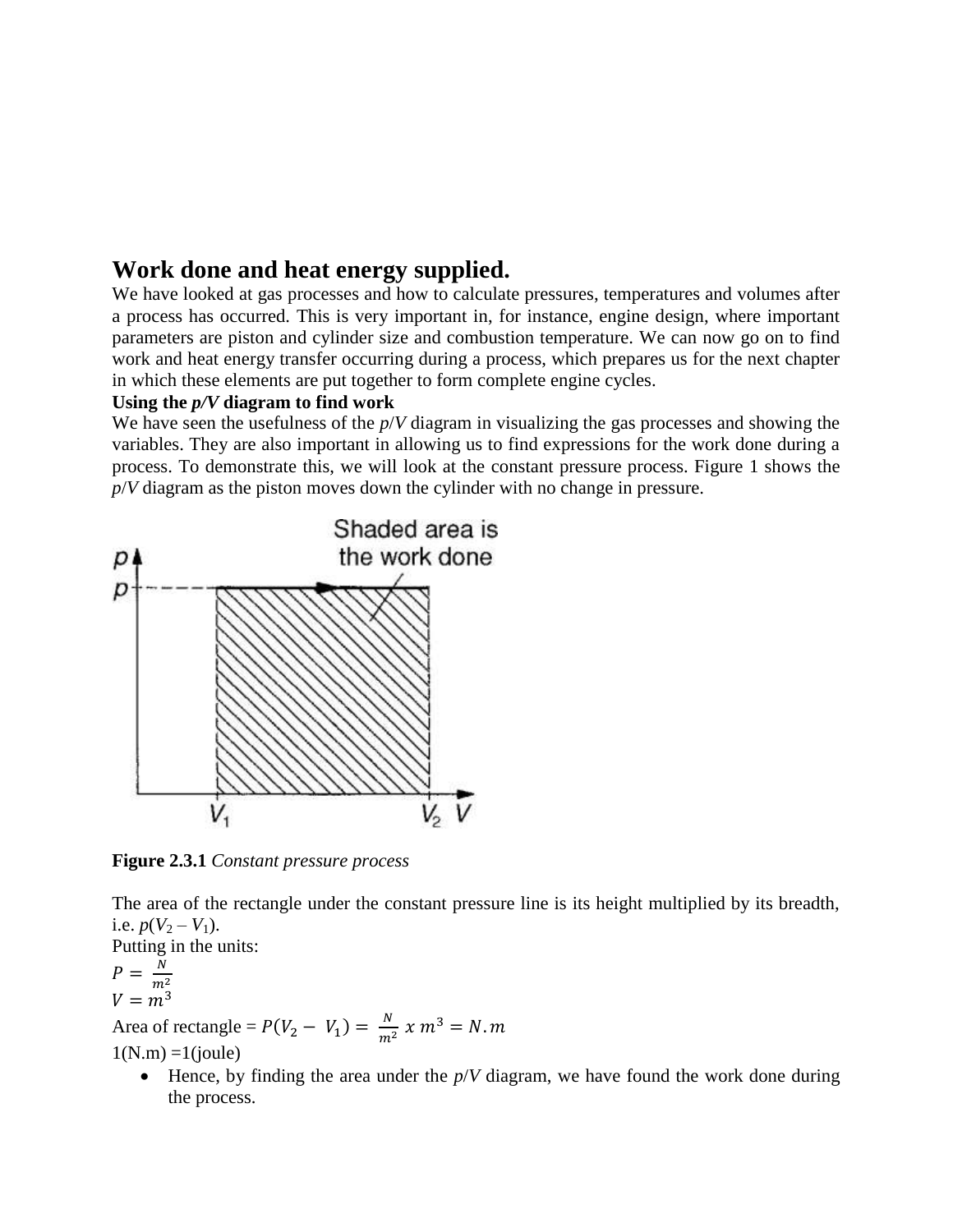We now have an expression for the work done during a constant pressure process, and by looking at the other processes on the *p*/*V* diagram and finding the area under each, we will have all the expressions for work done. Unfortunately, the polytropic, adiabatic and isothermal processes are, as we have seen, curves on the *p*/*V* diagram, and to find these areas we must use calculus.

# **Expressions for work done**

## *Constant volume*

 $W = 0$ 

This must be so because on the *p*/*V* diagram the process is a straight vertical line which has no area beneath it, and because the piston does not move.

### *Constant pressure*

 $W = p.\delta V$ *Adiabatic*  $W = \left(\frac{P}{P}\right)$  $\frac{1^{-1}2^{\nu_2}}{\gamma-1}\Big)$ *Polytropic*  $W = \left(\frac{P}{P}\right)$  $\frac{1^{-1}2^{\nu_2}}{n-1}\bigg)$ *Isothermal*

 $W = P_1 V_1 ln\left(\frac{V_1}{V_1}\right)$  $\frac{v_2}{v_1}$ 

Note: In is shorthand for  $log_e$ .

Using these expressions, we can find work done during any gas process.

In reality, almost all practical processes are polytropic, i.e.  $pV^n = c$ . The adiabatic and isothermal processes are impossible to achieve, but useful as 'ideal' processes.

In an engine, the non-flow expansions and compressions are all polytropic, meaning that heat energy is transferred through the cylinder walls, and pressure, volume and temperature all change.

The same is true in flow processes such as gas turbines where the same equations can be used across inlet and outlet conditions.

Important mathematics.

Finding areas under curves is a common task in mathematics and an extremely useful facility for engineers. We can find areas by using Simpson's rule and other similar methods, or simply by plotting on graph paper and counting the number of squares. But the best method – if the equation of the curve is known  $-$  is to use calculus, which leads to an equation which gives a precise answer.

In this example, we are going to find the area under a curve of the form  $pV^n$  = Constant. This, as we have seen, is the relationship between *p* and *V* when a polytropic process occurs, in other words what is happening in almost all engines during expansion and compression of the gases. It gives the expression for work done during a polytropic process.

Figure 2 shows the *p*/*V* diagram for a polytropic compression. We carry out the usual procedure for integration which is to consider a strip of the area we want to find, and add up all the strips in the area to give an expression for the total area.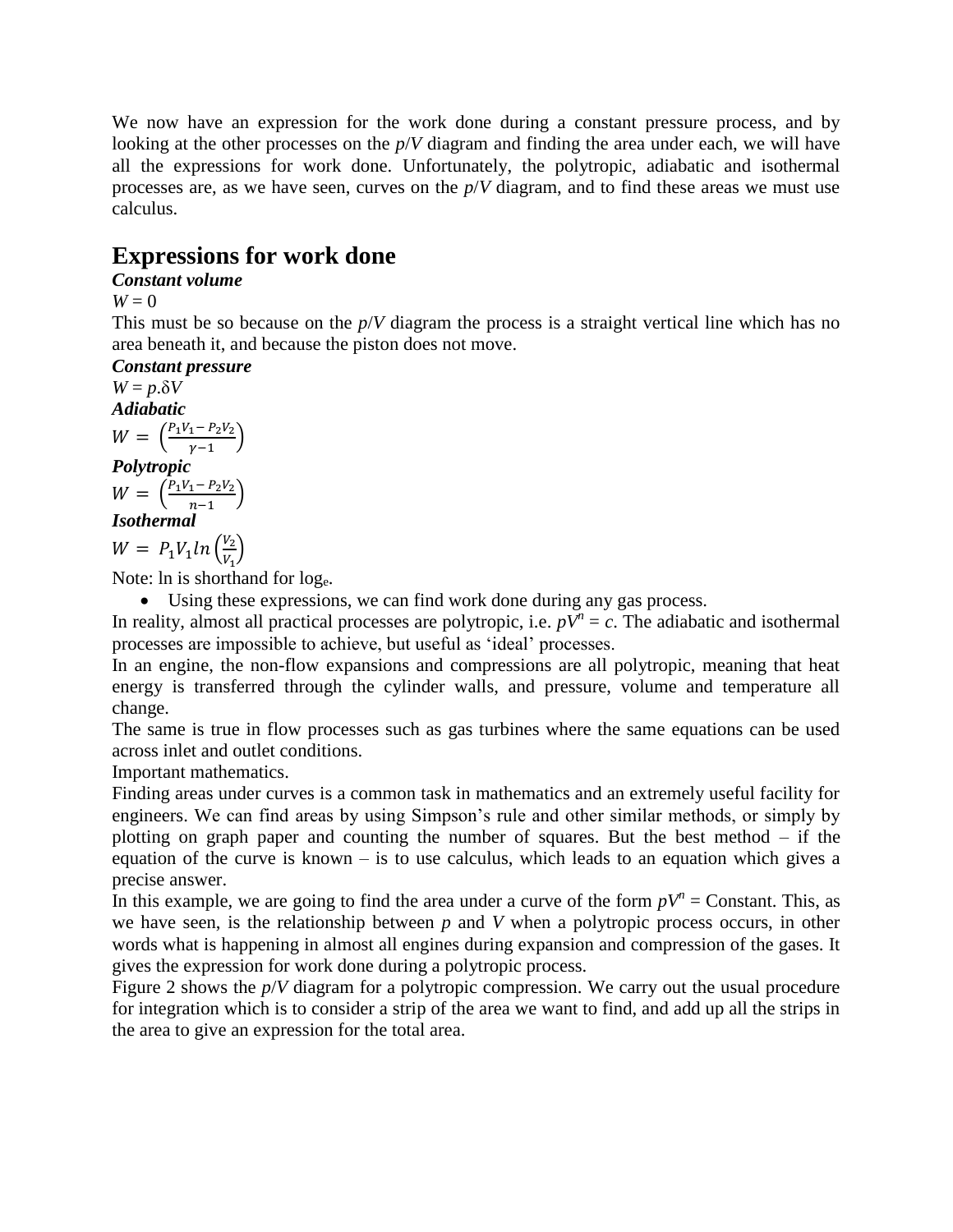

**Figure 2** *Polytropic work done* Area of strip  $=$  P.dV Total area =  $\int_{V_1}^{V_2} P$ From P.V<sup>n</sup> = C,  $P = \frac{C}{m}$ V Total area =  $\int_{V_1}^{V_2} \frac{C}{V_1}$  $V_1$  V Taking *c* outside and putting  $V^n$  at the top, Area =  $c \int_{V_1}^{V_2} V^{-}$ V Integrating,  $A = c \left[\frac{V^1}{1}\right]$  $\left[\frac{1}{1-n}\right]_V$ V.

substituting  $V_1$  and  $V_2$ ,  $A=\frac{c}{1}$  $\frac{c}{1-n}$   $[V_2^{1-n} 1 - V_1^{1-n}]$  $=\frac{1}{1}$  $\frac{1}{1-n} \left[\frac{c}{V_2^1}\right]$  $V_2^n$  $\mathcal{C}_{0}^{(n)}$  $\frac{c}{V_1^n}V_1$ Substituting  $P_1 = \frac{c}{v}$  $rac{c}{v_1^n}$  and  $P_2 = \frac{c}{v_2^n}$  $\overline{V_2^n}$  $A = \frac{c}{1}$  $\frac{c}{1-n} [P_2 V_2 - P_1 V_1]$ It is more convenient to write  $(1 - n)$  as  $(n - 1)$ , giving,  $A = \frac{[P_2 V_2 - P_1 V_1]}{T}$  $\frac{2^{-1}1^{v}1^{v}}{n-1}$  =

#### **Example 1**

A piston moves down the cylinder in an engine from top dead centre to bottom dead centre, while the pressure in the cylinder remains constant at 30 bar. The clearance volume is  $0.002m<sup>3</sup>$ and the swept volume is  $0.05m<sup>3</sup>$ . What is the work done?

The process is shown in Figure 3.  $P = 30 \text{ bar} = 30 \text{ x } 10^5 \text{ N/m}^2$  $V_1$  = clearance volume =  $0.002m<sup>3</sup>$  $V_2$  = swept volume + clearance volume =  $0.002 + 0.05 = 0.052$ m<sup>3</sup> In a constant pressure process, Work done =  $p(V_2 - V_1)$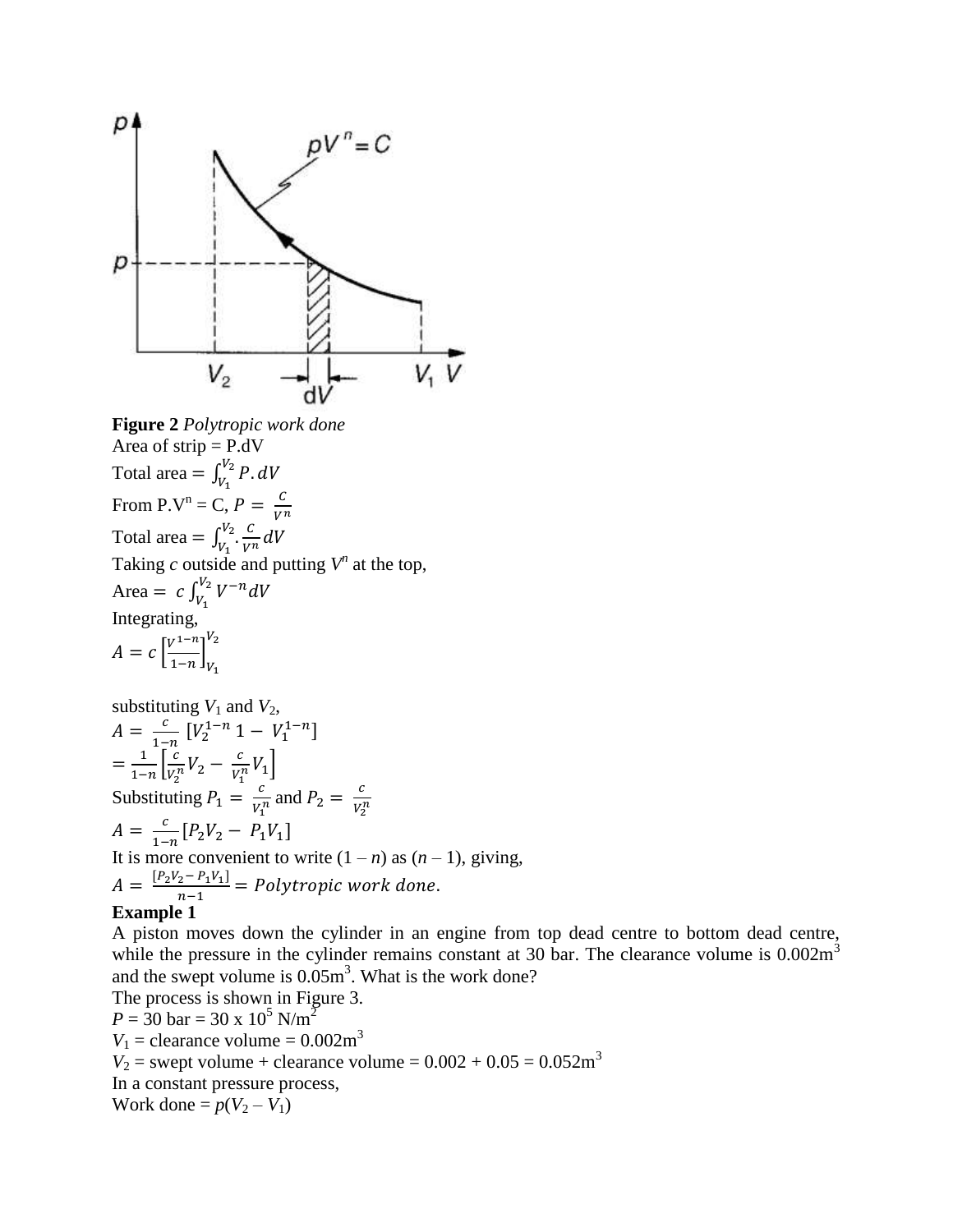

### **Figure 3** *Example 1.*

As an example of how we could calculate a value of power produced, if we assume in this example (forgetting for the moment that a constant pressure expansion in an engine cylinder is in practice highly unlikely), that the piston is forced down the cylinder every revolution – as it would be in a two-stroke engine – it would mean that if the engine was turning at 300 rpm then  $300 \times 150 = 45000$  J of work would be done each minute.

This is  $750 \text{ J/s} = 750 \text{W}$ , the power produced in the cylinder. Note.

In the expressions for work done, pressure must be in  $N/m^2$  or  $kN/m^2$ , giving answers in J and kJ respectively.

## **Example 2**

The bore and stroke of the cylinder of a diesel generator are 146 mm and 280 mm respectively, and the clearance volume is 6% of the swept volume. If the air before compression is at 1 bar, find the work done in compression if the process is:

(a) polytropic,  $n = 1.3$ ; (b) isothermal.

Swept volume  $=\frac{\pi x (bore)^2}{4}$  $\frac{101e}{4}x$  $=\frac{\pi}{2}$  $\frac{140}{4} x$ Clearance volume  $= 0.06$  x swept volume  $= 0.06$  x  $0.00469 = 0.000$   $28$ m<sup>3</sup> Initial volume  $=$  swept volume  $+$  clearance volume  $= 0.00469 + 0.00028$  $= 0.00497$  $m<sup>3</sup>$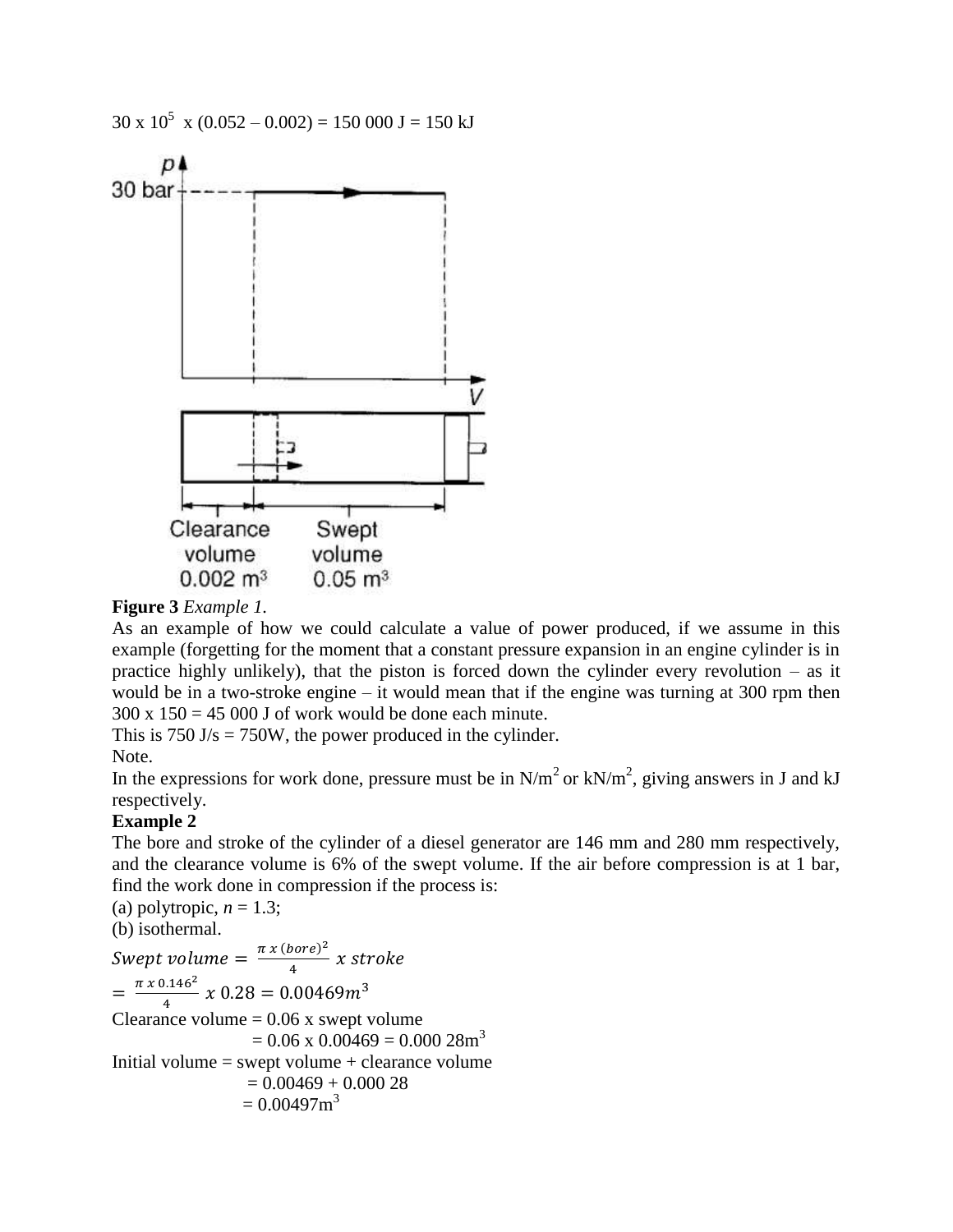#### **Polytropic compression**

$$
P_1V_1^n = P_2V_2^n = 1 \times 0.00497^{1.3} = P_2 \times 0.00028^{1.3}
$$
  
\n
$$
P_2 = 1 \times \left(\frac{0.00497}{0.00028}\right)^{1.3} = 42.1 \text{ bar}
$$
  
\n
$$
W = \left(\frac{P_1V_1 - P_2V_2}{n-1}\right)
$$
  
\n
$$
= \frac{10^5[(1 \times 0.00497) - (42.1 \times 0.00028)]}{1.3 - 1} = 2273J = 2.273kJ
$$

**Isothermal compression** 

$$
W = P_1 V_1 ln\left(\frac{V_2}{V_1}\right)
$$
  
= 1 x 10<sup>5</sup> x 0.00497 x ln  $\left(\frac{0.00028}{0.00497}\right)$  = 1430J = 1.430kJ

Note that least work is done when the compression is isothermal, and in the case of an air compressor for instance, isothermal compression is desirable in order to reduce the power input necessary from its engine or motor. An approximation to isothermal compression is achieved by multi-stage compression with intercooling.

## **Alternative expressions for work done**

The characteristic gas equation gives us the relationship,

 $pV = m.R.T$ 

You will see that *pV* occurs in the expressions for work done. We can substitute *m*.*R*.*T* instead. The expressions for work done then become,

*Constant volume*  $W = 0$ *Constant pressure*  $W = m.R(T1 - T2)$ *Adiabatic*  $W = \frac{m R (T_1 - T_2)}{nL_1}$ γ *Polytropic*  $W = \frac{m R (T_1 - T_2)}{m A}$  $\boldsymbol{n}$ 

#### *Isothermal*

 $W = m R \cdot T_1 ln\left(\frac{V_1}{V_1}\right)$  $\frac{v_2}{v_1}$ 

These expressions are necessary if the values given in a problem do not allow the use of the '*pV*' equations, or simply if they are preferred in cases when either could be used.

## **Example 3**

1.5 kg of gas is compressed isothermally at a temperature of  $20^{\circ}$ C, from a volume of 0.5m3 to a volume of 0.3m3. If *R* for the gas is 290 J/kgK, find the work done.

We cannot use the '*p*.*V*' expression for the work done, because the initial pressure is unknown. We could find the pressure using  $p.V = m.R.T$  and then use it, but this is a case where the ' $m.R.T$ ' version can be used directly.

Solution.

$$
W = m.R.T_1ln\left(\frac{V_2}{V_1}\right)
$$
  
W = 1.5 x 290 x (20 + 273)ln\left(\frac{0.3}{0.5}\right) = -65107J = -65.2kJ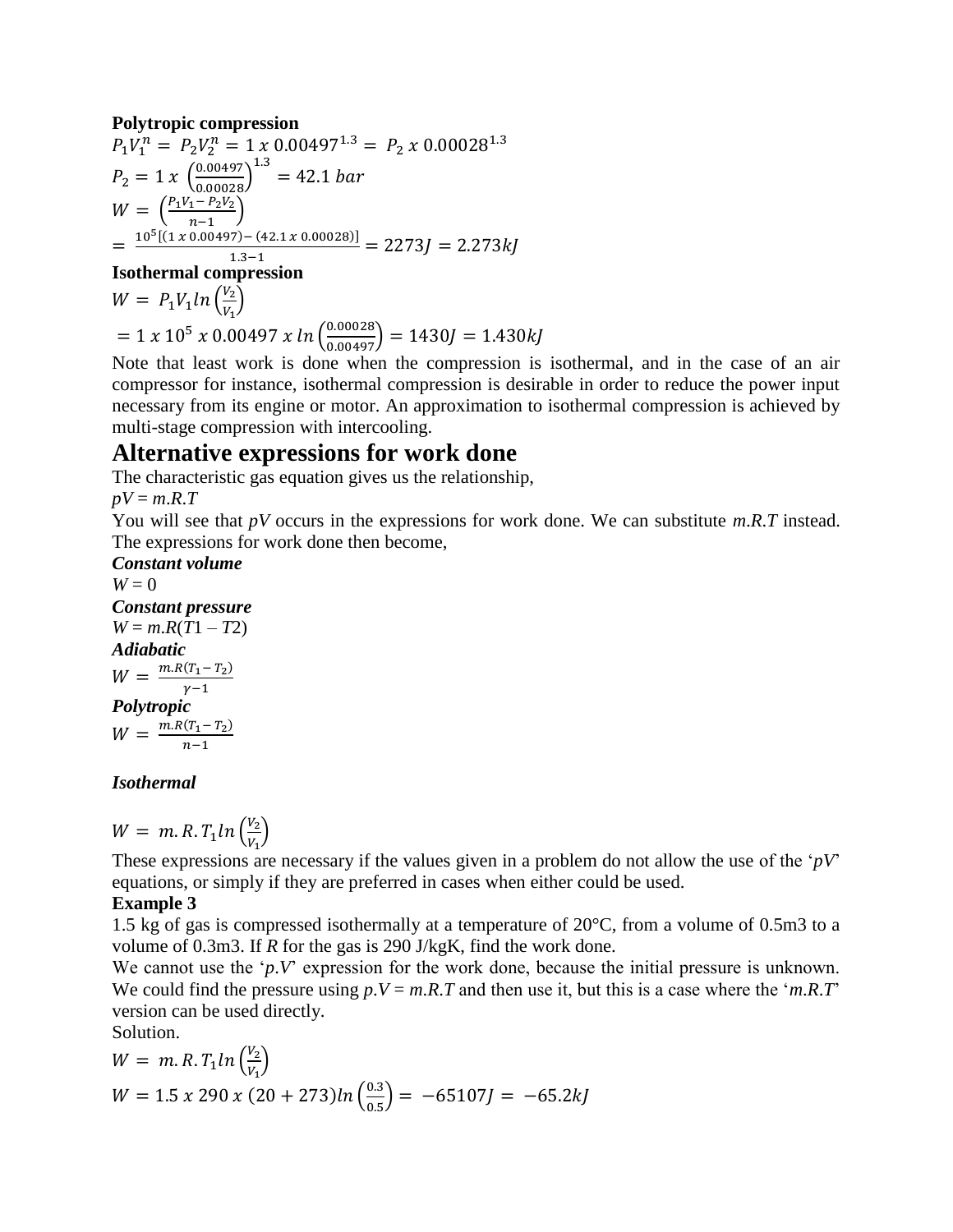Note.

The work done is negative, because we have done work *on* the gas. Work done *by* the gas is positive.

# **Heat energy transferred during a process**

If we have a non-flow process occurring, say, within an engine cylinder, then, inevitably, some heat energy is transferred to or from the gas through the cylinder walls. Usually, this heat energy is transferred out of the cylinder walls to the engine cooling water.

The quantity of heat energy transferred affects the values of pressure and temperature achieved by the gas within the cylinder. Only in an adiabatic process is there no transfer of heat energy to or from the gas, and this situation is impossible to achieve in practice.

In order to find how much heat energy has been transferred during a non-flow process, we use the non-flow energy equation (NFEE) (see below, 'The non-flow energy equation'.  $Q = W + (U_2 - U_1)$ 

In words, this means that the heat energy transferred through the cylinder walls is the work done during the process added to the change in internal energy during the process. Remember that the internal energy of the gas is the energy it has by virtue of its temperature, and that if the temperature of the gas increases, its internal energy increases, and vice versa.

Using the NFEE is straightforward, in that we have already seen the equations for work done, and the change in internal energy for any process (see below, 'Internal energy') is given by

 $U_2 - U_1 = m.c$ <sub>v</sub> (*T*<sub>2</sub> – *T*<sub>1</sub>)

We can calculate each and add them together.

Applying the NFEE to each process gives,

## *Constant volume*

 $Q = W + (U_2 - U_1)$ .  $W = 0$  in a constant volume process.

 $Q = (U_2 - U_1)$ 

 $Q = m.c_v (T_2 - T_1)$ 

*Constant pressure*

 $Q = W + (U_2 - U_1)$ .  $W = p$ . *V* in a constant pressure process.

 $Q = p(V_2 - V_1) + m.cv (T_2 - T_1)$ 

It is useful to digress here to establish an important expression concerning the gas constant, *R*, and values of  $c_p$  and  $c_v$ .

We know that the heat energy supplied in the constant pressure process is

 $Q = m.c_p (T_2 - T_1)$ 

therefore,

 $m$ .*c*p  $(T_2 - T_1) = p(V_2 - V_1) + m$ .*cv*  $(T_2 - T_1)$ 

Substituting from  $p.V = m.R.T$ ,  $p(V_2 - V_1) = m.R(T_2 - T_1)$ , and dividing by  $(T_2 - T_1)$ ,

 $c_p = R + c_v$  for unit mass

$$
R=c_{\rm p}-c_{\rm v}
$$

*Adiabatic*

 $Q = W + (U_2 - U_1)$  $Q = 0$ .

This is the definition of an adiabatic process.

Note: if *W* and δ*U* were calculated and put in the formula, the answer would be 0.

## *Polytropic*

$$
Q = W + (U_2 - U_1)
$$
  
\n
$$
Q = \frac{(P_1V_1 - P_2V_2)}{n-1} + m.c_v(T_2 - T_1)
$$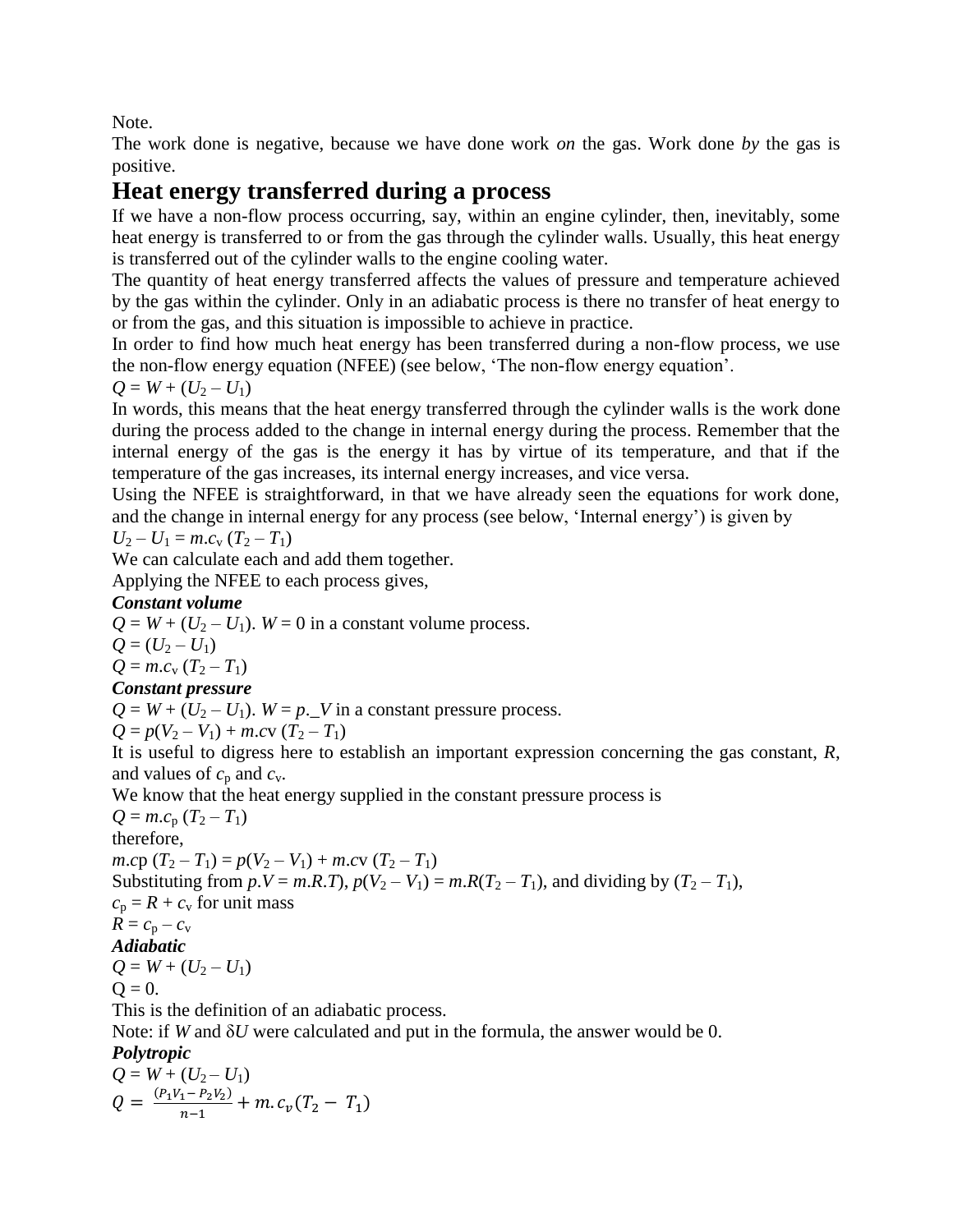#### *Isothermal*  $Q = W + (U_2 - U_1)$ . No change in temperature, therefore no change in *U*.  $Q = P_1 V_1 ln\left(\frac{V_1}{V_1}\right)$  $\frac{v_2}{v_1}$

#### **Example 4**

 $0.113\text{m}^3$  of air at 8.25 bar is expanded in a cylinder until the volume is  $0.331\text{m}^3$ . Calculate the final pressure and the work done if the expansion is polytropic,  $n = 1.4$ . If the temperature before expansion is 500°C, and  $c_v = 245$  J/kgK, find the heat energy transferred during the process.  $R =$ 810 J/kgK.

The process is shown in Figure 4 Solution.



**Figure 4** Example 4.  
\n
$$
P_1V_1^n = P_2V_2^n
$$
  
\n8.25 x 0.113<sup>1.4</sup> =  $P_2$  x 0.331<sup>1.4</sup>  
\n $P_2 = 8.25 x \frac{0.113^{1.4}}{0.331^{1.4}} = 8.25 x \left(\frac{0.113}{0.331}\right)^{1.4} = 1.83 bar$ .  
\n $W = \left(\frac{P_1V_1 - P_2V_2}{n-1}\right)$   
\n $= \frac{(8.25 x 10^5 x 0.113) - (1.83 x 10^5 x 0.331)}{1.4 - 1} = 81630J = 81.63kJ$ 

To find the heat energy transferred we use the non-flow energy equation,  $Q = W + (U_2 - U_1)$ In this case,  $W = 81.63$  kJ, and  $(U_2 - U_1) = m.c_v (T_2 - T_1)$ . We need to find  $T_2$  and  $m$ , the mass of gas in the cylinder.  $\frac{P_1 V_1}{T} = \frac{P_1}{T}$  $\overline{T}$  $T_{\rm 2}$ 8  $\frac{3.25 x 0.113}{(500+273)} = \frac{1}{2}$  $\overline{T}$  $T_2 = \frac{1}{2}$  $\frac{3 \times 0.331 \times 773}{8.25 \times 0.113} =$ From  $m = \frac{P}{I}$  $\frac{P_1 V_1}{RT_1} = \frac{8}{7}$  $\frac{x}{810 \times 773} =$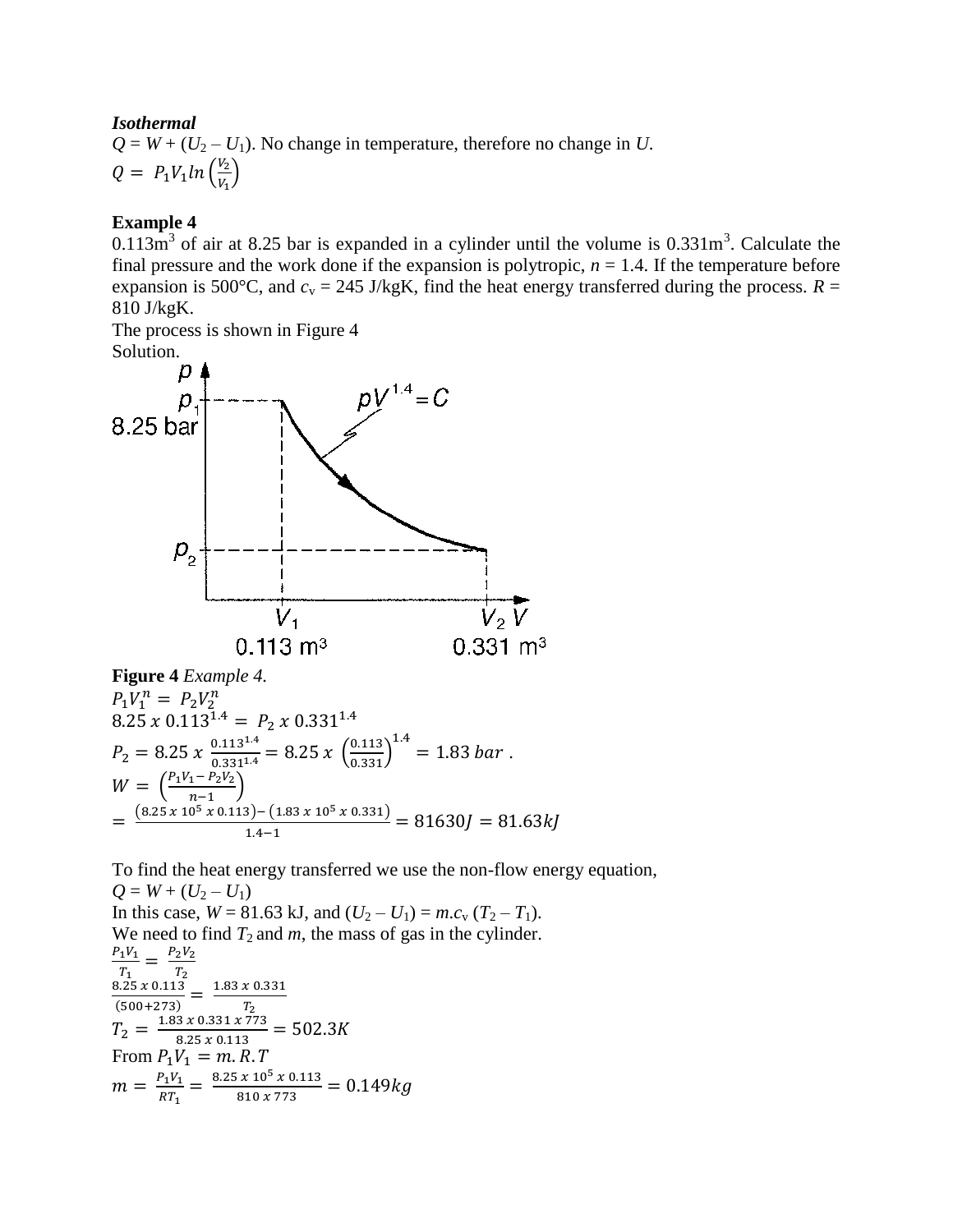$U_2 - U_1 = m.cv$  (*T*<sub>2</sub> – *T*<sub>1</sub>)  $= 0.149 \times 245(502.3 - 773)$  $=-9881.9 J = -9.9 kJ$  $Q = W + (U_2 - U_1) = 81.63 + (-9.9) = 71.7$  kJ

For this process to occur with these conditions, 71.7 kJ of heat energy must be supplied to the gas.

Note.

The heat energy transfer is positive because heat energy has been supplied to the gas. Heat energy rejected is negative.

Home Problems

(In all cases, sketch the *p*/*V* diagram).

(1) An ideal gas is contained in a cylinder fitted with a piston. Initially the *V*,  $p$  and  $T$  are 0.02m<sup>3</sup>, 1.4 bar and 15°C respectively. Calculate the quantity of heat energy required to raise the temperature of the gas to 150°C when:

(a) the piston is fixed;

(b) the piston moves and the pressure is constant.

 $cv = 676$  J/kgK

*c*p = 952 J/kgK

(2) 0.25m3 of gas is compressed isothermally from a pressure of 1 bar until its volume is  $0.031\text{m}^3$ . Calculate the heat energy transfer.

(3) 1m3 of gas at 10 bar is expanded polytropically with an index of *n* = 1.322 until its volume is doubled. The final pressure is 4 bar. Calculate the work done during the process.

(4) Air expands adiabatically,  $\gamma = 1.4$ , from 12 bar, 50°C to 4 bar. Calculate the final temperature and the work done per kg of air if the expansion takes place in a cylinder fitted with a piston.  $R =$ 287 J/kgK.

(5) A perfect gas of mass 0.2 kg at 3.1 bar and 30 $\degree$ C is compressed according to the law  $pV1.3 =$ *C* until the pressure is 23.54 bar, temperature 210°C. Find the initial volume, the final volume, the work done and the heat energy transferred during the process.

 $c_v = 700$  J/kgK

 $c_p = 980 \text{ J/kgK}$ 

(6) A perfect gas of volume 0.085m3 pressure 27.6 bar and temperature 1800°C is expanded to  $3.3$  bar and at this pressure its volume is  $0.45m<sup>3</sup>$ . If the index of expansion is

1.27, find:

(a) The final temperature;

(b) The work done during the process.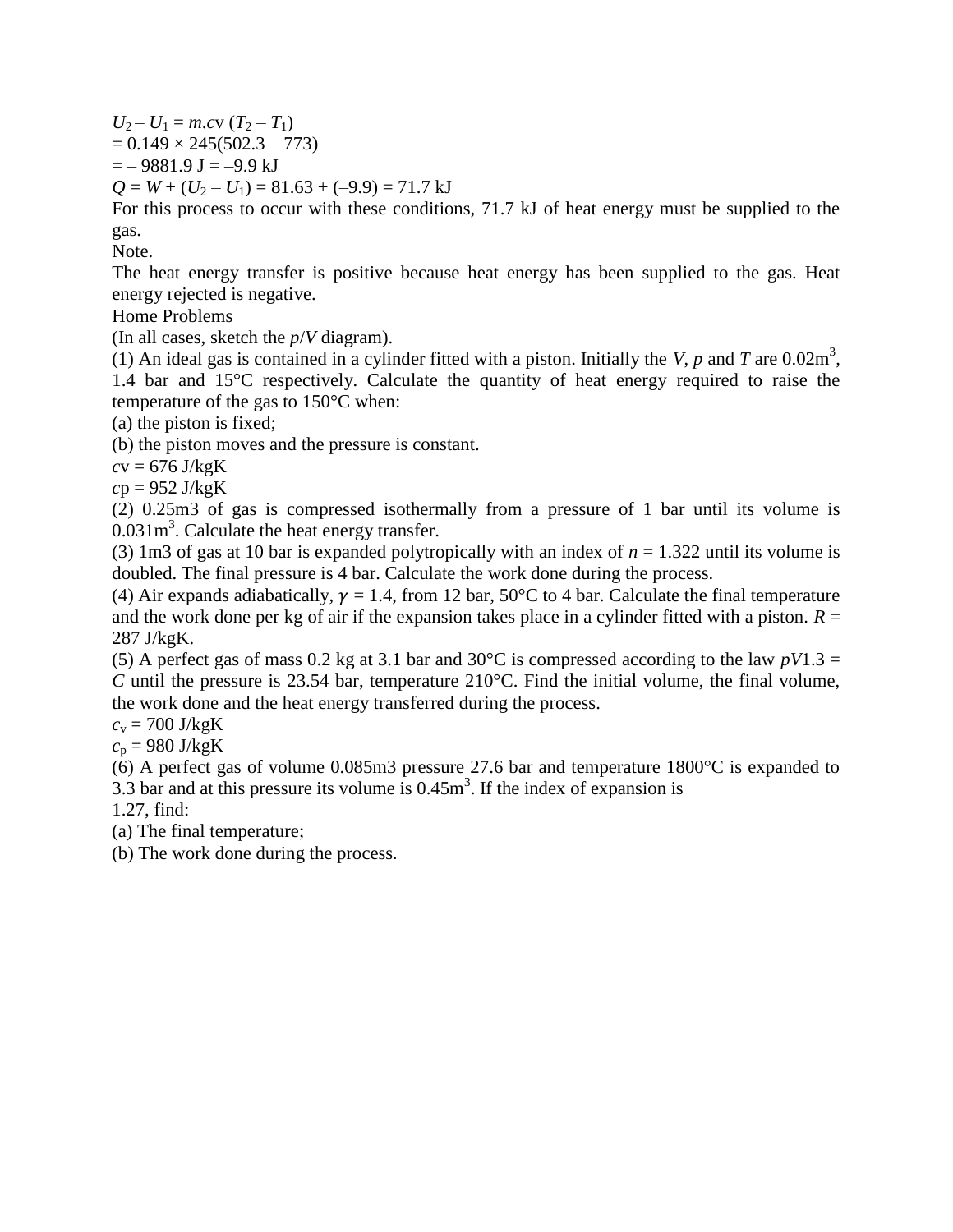#### **Internal combustion engines**

We have seen the non-flow processes of constant volume, constant pressure, adiabatic, polytropic and isothermal expansion and compression, and have found how to calculate work done and heat energy transferred during these operations. In this chapter we apply this knowledge to theoretical and practical engine cycles, looking at the processes which make up the cycle, the calculation of brake and indicated power, mean effective pressure, efficiency and fuel consumption, and the relationship between theoretical and actual. Also, we examine how power and other parameters can be found in practice.

#### **The second law of thermodynamics**

It is useful at this stage to consider the heat engine cycle in general terms.

The *thermal efficiency* will always be given by the ratio of what we get out of the engine in terms of work, to the amount of heat energy supplied. From the first law we know that in a closed cycle, the change in internal energy is zero, and the net-work energy transfer equals the net heat energy transfer. Therefore the work done is the difference between the heat energy supplied and the heat energy rejected, hence,

Thermal efficiency =  $\frac{w}{\ln 2}$ h  $=$  $\frac{h}{h}$  $\boldsymbol{h}$ Thermal efficiency =  $1-\frac{h}{h}$ h

This expression can be applied to all the *ideal cycles* we look at next. Clearly, the efficiency can only be 100% if no heat energy is rejected. We know, and can demonstrate, that it is not possible to construct a heat engine which can operate without rejecting heat energy.

The *second law of thermodynamics* encapsulates this:

'It is impossible for a heat engine to produce work if it exchanges heat energy from a single heat reservoir'

In other words, there must be a 'cold reservoir' to which heat energy is rejected.

The second law has other versions, e.g.

'Wherever a temperature difference occurs, motive power can be produced'

'If a system is taken through a cycle and produces work, it must be exchanging heat with two reservoirs at different temperatures'

The establishment of the second law is due mainly to Sadi Carnot in the nineteenth century.

#### **The Carnot cycle**

Carnot proposed a cycle which would give the maximum possible efficiency between temperature limits. Figure 1 shows this cycle which consists of an isothermal expansion ( $pV = C$ ) of the gas in the cylinder from point 1 to point 2 as heat energy is supplied, followed by an adiabatic expansion ( $pV = C$ ) to point 3. Between 2 and 3 the gas has cooled. The piston moves up the cylinder between 3 and 4 compressing the gas isothermally as heat energy is rejected, and between 4 and 1 the gas is compressed adiabatically. All the processes are reversible, and heat energy is supplied and rejected at constant temperature. The cycle is therefore impossible to create in practice. A lengthy proof, using the non-flow energy equation and the expressions for work done substituted into the expression for efficiency we have just derived, gives an expression for the efficiency of the cycle, i.e. the Carnot efficiency.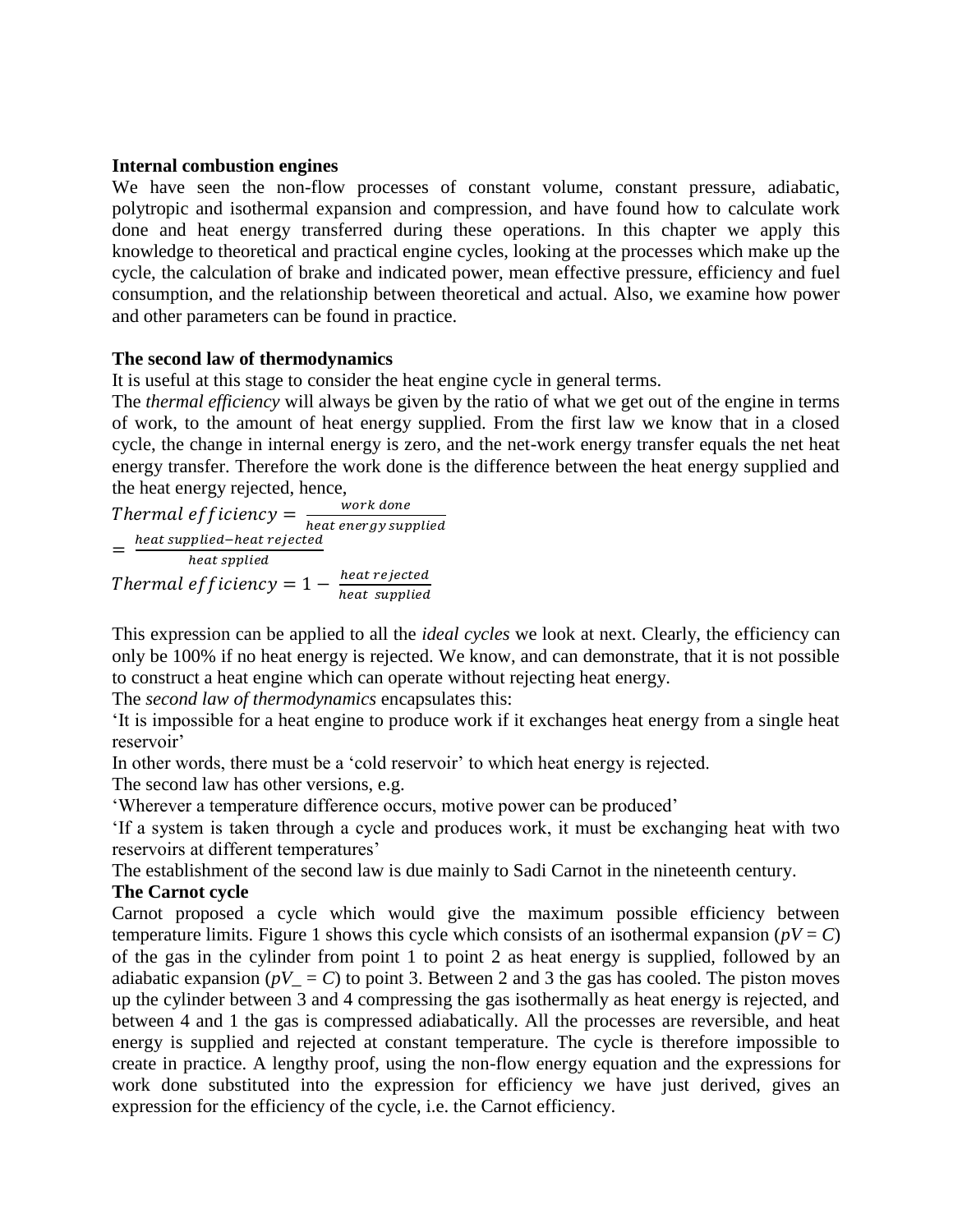

 **Figure 1** *Carnot cycle*

Carnot efficiency,  $\eta = 1 - \frac{T}{T}$  $T_{\rm i}$ 

 $T_2$  is the lowest and  $T_1$  the highest of only two temperatures involved in the cycle. The cycle cannot be created in practice, since we have reversible processes and must supply and reject heat at constant temperature. It does, however, supply a means of rating the effectiveness of a cycle or plant by allowing us to calculate a maximum theoretical efficiency based on maximum and minimum temperatures, even if the cycle is not operating on the Carnot cycle.

#### **Example 1**

A diesel engine works between a maximum temperature of 600°C and a minimum temperature of 65°C. What is the Carnot efficiency of the plant?

Carnot efficiency = 
$$
\eta = 1 - \frac{T_2}{T_1}
$$
  
=  $1 - \frac{(65 + 273)}{600 + 273} = 1 - \frac{338}{873} = 0.613 = 61.3\%$ 

#### **The air standard cycles**

In what are known as air standard cycles, or ideal cycles, the constant volume, constant pressure and adiabatic processes are put together to form theoretical engine cycles which we can show on the *p*/*V* diagram. The actual *p*/*V* diagram is different from what is possible in practice, because, for instance, we assume that the gas is air throughout the cycle when in fact it may be combustion gas. We also assume that valves can open and close simultaneously and that expansion and compressions are adiabatic. Air standard cycles are reference cycles which give an approximation to the performance of internal combustion engines.

#### *Constant volume (Otto) cycle*

This is the basis of the petrol engine cycle. Figure 2 shows the cycle, made up of an adiabatic compression,  $1-2$  (piston rises to compress the air in the cylinder), heat energy added at constant volume, 2–3 (the fuel burns), adiabatic expansion, 3–4 (the hot gases drive the piston down the cylinder), and heat energy rejected at constant volume, 4–1 (exhaust).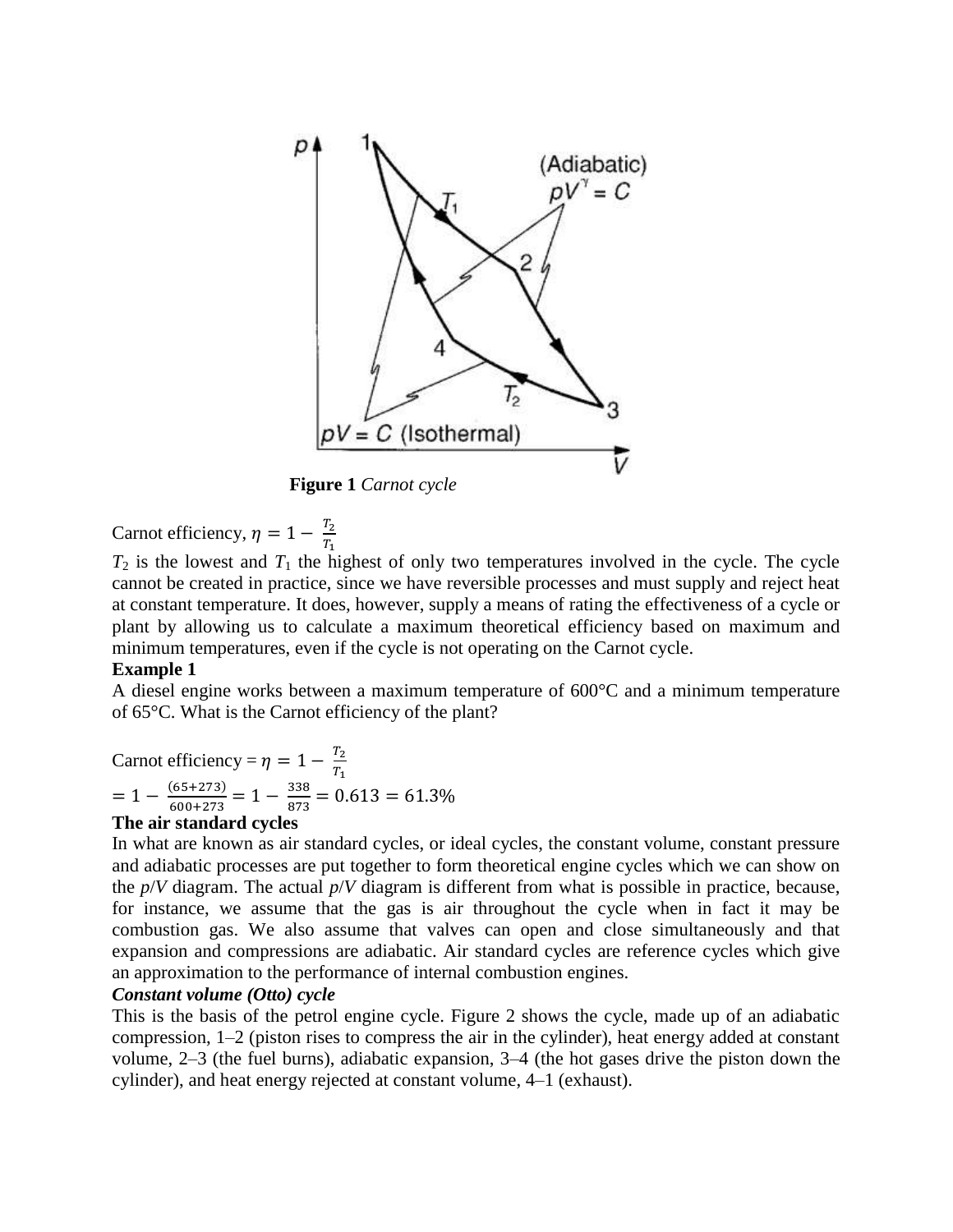

#### **Figure 2** *Constant volume (Otto) cycle*

What can we do with this? We can calculate from our knowledge so far:

- the pressures, volumes and temperatures around the cycle;
- the work done during each of the processes and therefore the net work done;
- $\blacksquare$  the heat energy transferred during each process;
- $\bullet$  the ideal or air standard efficiency of the cycle using the expression we derived earlier in this chapter.

#### *Indicated mean effective pressure, P*<sub>mi</sub>

The air standard efficiency of the cycle is a useful indicator of actual performance, but limited because it is not easy to decide in practice where heat energy transfers begin and end. The ideal cycle diagram – and an actual indicator diagram, which we see later – can also provide a value of *indicated mean effective pressure*,  $P_{\text{mi}}$ , which is another useful comparator. This is found by dividing the height of the diagram by its length to produce a rectangle of the same area. See Figure 3, in which the rectangle is shown hatched.

$$
P_{mi} = \frac{\text{area of diagram}}{\text{length}} = \frac{A}{L}
$$

The area of the diagram is work, joules = N.m. The length of the diagram is volume, i.e.  $m<sup>3</sup>$ .

$$
P_{mi} = \frac{N.m}{m^3} = \frac{N}{m^2}
$$



 **Figure 3** *Mean effective pressure*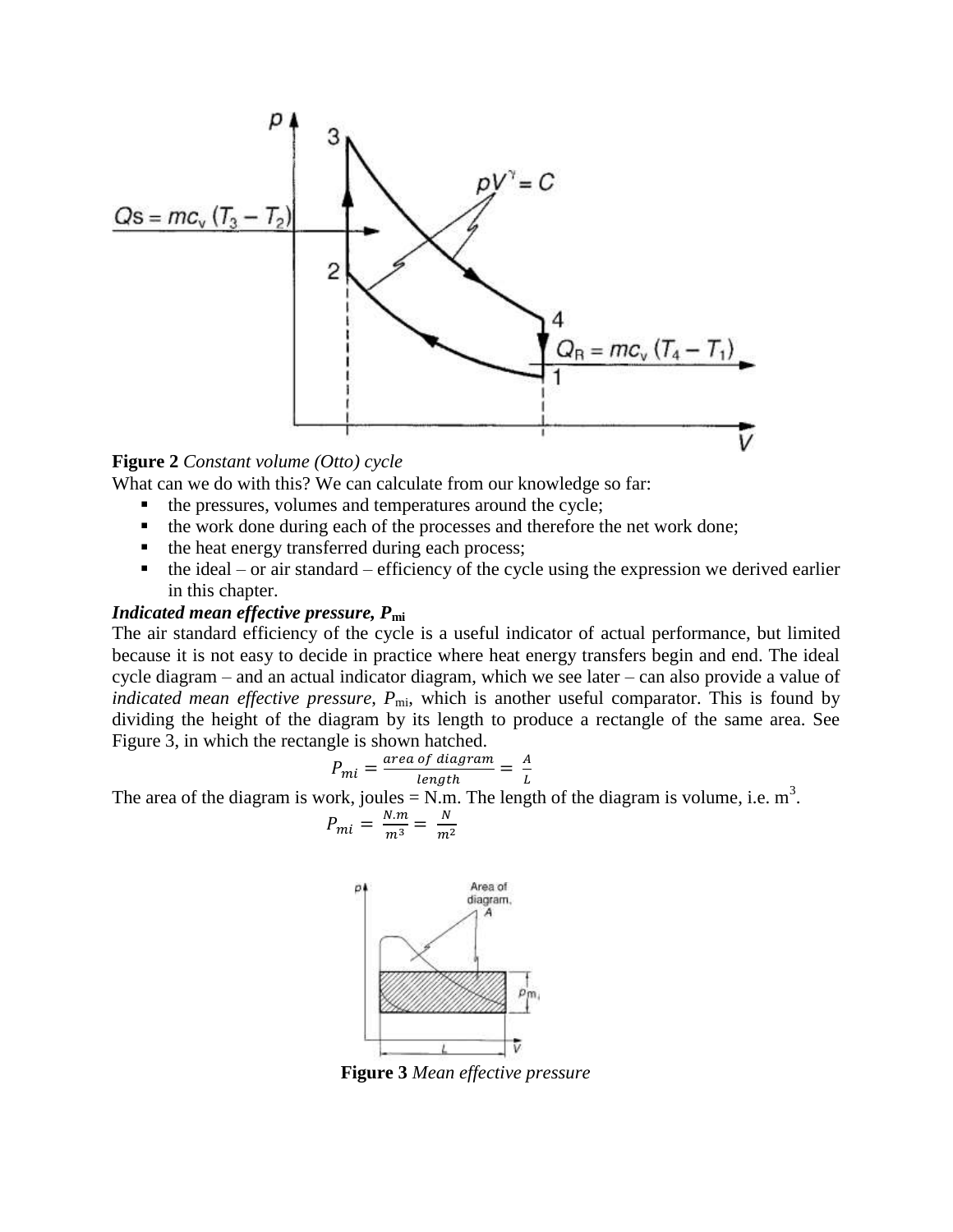Key notes.

- The indicated mean effective pressure can be thought of as the pressure acting on the piston over full stroke which would give the same work output. Generally speaking, the higher this is the better.
- Since the brake power of an engine is usually quoted and easier to record, instead of an indicated mean effective pressure, a value of *brake mean effective pressure*,  $P_{\text{mb}}$ , is more often used as the comparator. It is found by using the expression for indicated power with values of brake power and brake mean effective pressure substituted. This is covered later in the chapter.

## **Example 2**

The ratio of compression of an engine working on the constant volume cycle is 8.6:1. At the beginning of compression the temperature is 32°C and at the end of heat supply the temperature is 1600°C. If the index of compression and expansion is 1.4, find:

(a) the temperature at the end of compression;

(b) the temperature at the end of expansion;

(c) the air standard efficiency of the cycle.

Figure 4 shows the cycle.

Note:

- the compression ratio is a ratio of volumes,  $V_1/V_2$ , not a ratio of pressures;
- $\blacksquare$  the dimensionless ratio values of 8.6 and 1 are used directly in the equations;
- the heat energy transfer in a constant volume process is  $(m.cv.\delta T)$ .

Solution.

$$
\frac{T_2}{T_1} = \left(\frac{V_1}{V_2}\right)^{\gamma - 1}, \frac{T_2}{305} = \left(\frac{8.6}{1}\right)^{1.4 - 1}, T_2 = 305 \times 8.6^{0.4}
$$
  
= 721.3K, temperature at end of compression.  

$$
\frac{T_4}{T_3} = \left(\frac{V_3}{V_4}\right)^{\gamma - 1}, \frac{T_4}{1873} = \left(\frac{1}{8.6}\right)^{1.4 - 1}, T_4 = 1873 \times 0.42
$$
  
= 792K, temperature attend of expansion.

Air standard efficiency,

$$
= 1 - \frac{heat \, rejection}{heat \, supplied}
$$
  
=  $1 - \frac{m.c_v(T_4 - T_1)}{m.c_v(T_3 - T_2)}$ , m and c<sub>v</sub> are cancel  
=  $1 - \frac{792 - 305}{1873 - 721.3} = 1 - \frac{487}{1151.7}$   
= 0.577 = 57.7% air standard efficiency.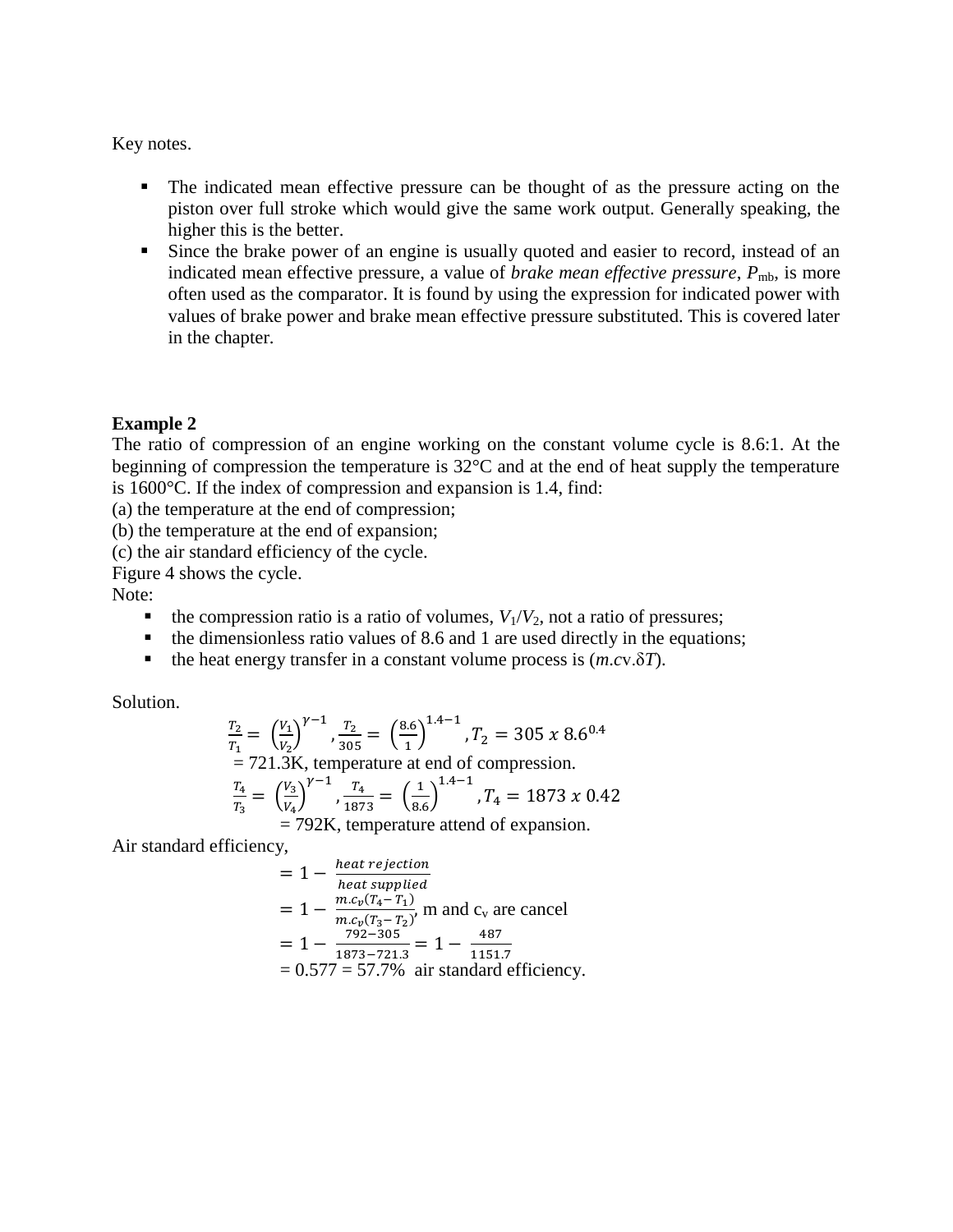

#### **Example 3**

In an air standard (Otto) constant volume cycle, the compression ratio is 8 to 1, and the compression commences at 1 bar, 27°C. The constant volume heat addition is 800 kJ per kg of air. Calculate:

(a) the thermal efficiency;

(b) the indicated mean effective pressure, *P*mi.

 $cv = 718$  J/kgK

 $\gamma = 1.4$ 

Figure 5 shows the cycle.

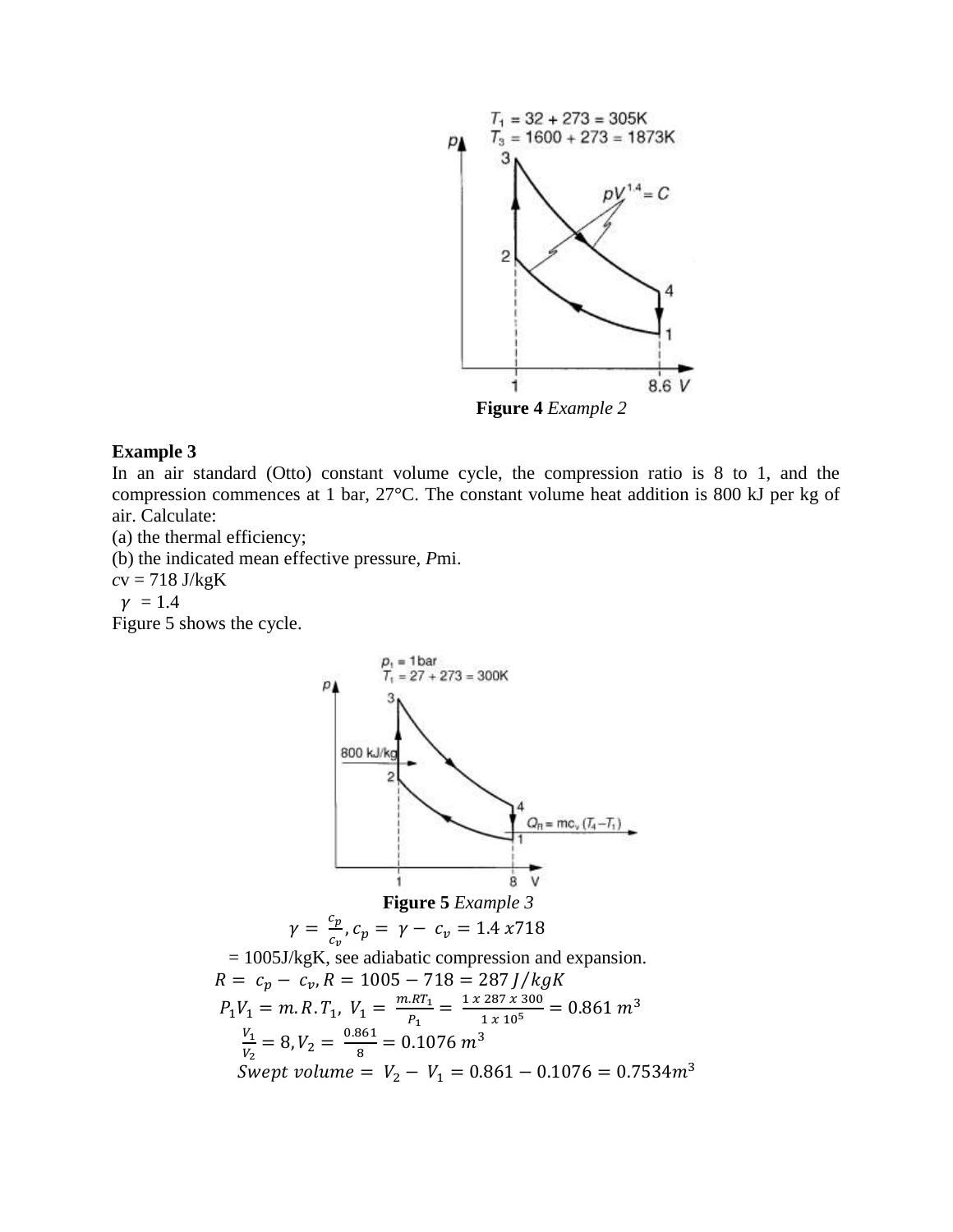T,  $\frac{T_2}{T_1} = \begin{pmatrix} V \\ V \end{pmatrix}$  $\frac{V_1}{V_2}\Big)^{\gamma-1}$ ,  $\frac{T}{30}$  $\frac{T_2}{300} = \left(\frac{8}{1}\right)$  $\binom{8}{1}^{1.4-1}$ ,  $T_2 = 300 \times 8^{0.4} = 689.2K$ .  $(T_3 - T_2)$ 8  $\frac{52 \times 10}{718}$  = 1803.4K  $(m = 1kg)$ T,  $\frac{T_4}{T_3} = \left(\frac{V_3}{V_2}\right)$  $\left(\frac{V_3}{V_4}\right)^{\gamma-1}$  ,  $T_4=1803.4~\left(\frac{1}{8}\right)$  $\left(\frac{1}{8}\right)^{0.4}$  = Heat energy rejected  $= Q_{4-1} = m.c_v(T_4 - T_1)$  $= 718(785 - 300) = 348.2$ kJ Work = heat supplied – heat rejected  $= 800 - 348.2 = 451.8$  kJ Air standard efficiency =  $\eta = 1 - \frac{h}{h}$ h  $1-\frac{4}{3}$  $\frac{451}{800}$  = Mean effective pressure,  $P_{mi} = \frac{a}{c}$ l  $=$ W

$$
=\frac{451.8}{0.7534} = 599.7 \, kN/m^2
$$

S

#### *Constant pressure (diesel) cycle*

This is the basis of some diesel engine cycles. Figure 6 shows the cycle which consists of adiabatic compression, 1–2, constant pressure heat addition, 2–3, adiabatic expansion, 3–4 and exhaust at constant volume, 4–1



**Figure 6** *Constant pressure (diesel) cycle* **Example 4**

In an air standard diesel cycle, the compression commences at 1 bar, 27°C. Maximum pressure is 45 bar and the volume doubles during the constant pressure process. Calculate the air standard efficiency. Solution.

For air;

$$
\gamma = 1.4, c_p = 1005 \, J/kgK \, ., c_v = 718 \, J/kgK
$$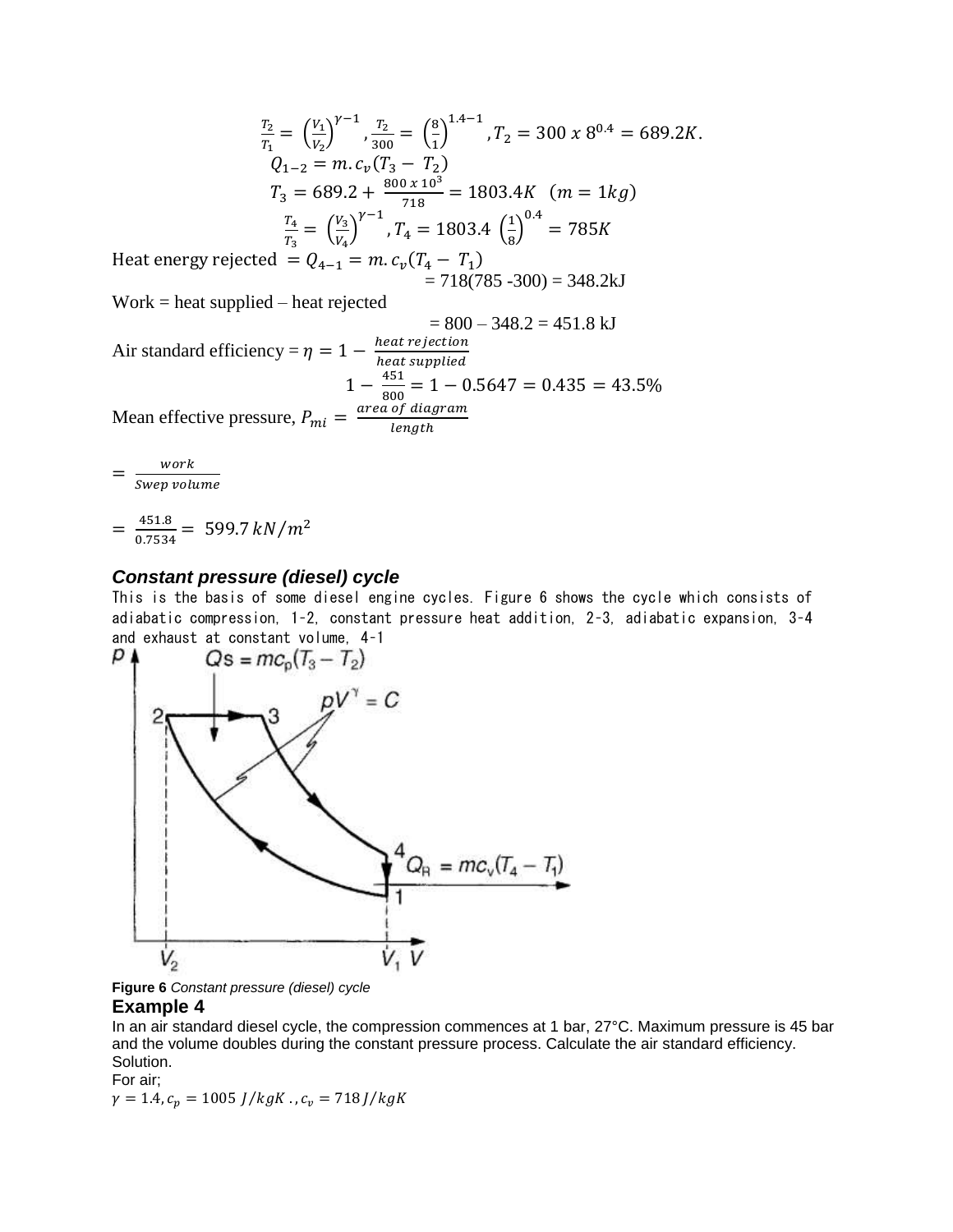



Figure 7 shows the cycle.  $R = C<sub>p</sub> - C<sub>v</sub> = 1005 - 718 = 287$  J/kgK Using a mass of 1 kg,  $p_1$   $V_1 = m.R.T_1$  $V_1 = \frac{m}{2}$  $\frac{R.T_1}{P_1} = \frac{1 \times 287 \times (27+273)}{1 \times 10^5}$  $\mathbf 1$ T,  $\frac{T_2}{T_1} = \left(\frac{P}{P}\right)$  $\frac{12}{P_1}$ γ  $\frac{1}{r}$ ,  $T_2 = T_1 \left( \frac{P_1}{P_1} \right)$  $\frac{1}{P_1}$ γ γ  $T_2 = 300\left(\frac{4}{3}\right)$  $\left(\frac{15}{1}\right)^{0.286}$  =  $\boldsymbol{P}$  $\frac{1}{T_1} \frac{V_1}{V_1} = \frac{P_2}{T_1}$  $T_{\rm i}$  $V_2 = \frac{P}{A}$  $\frac{P_1V_1T_2}{P_2T_1} = \frac{1}{2}$  $\frac{0.861 \times 891}{45 \times 300} =$  $P_1$  $\frac{P_2V_2}{T_2} = \frac{P_2}{T}$  $\frac{3^{\nu}3}{T_3}$  ,  $T_3 = \frac{V_3}{4}$  $\frac{K_3 T_2}{V_2} = \frac{(0.0568 \times 2) x}{0.0568}$  $\frac{100000000000000}{0.0568} =$  $T_4 = T_3 \left(\frac{V_1}{V_1}\right)$  $\left(\frac{V_3}{V_4}\right)^{\gamma-1} = 1780 \left(\frac{2 \times 0.0568}{0.861}\right)^{0.4} =$ Air standard efficiency =  $1 - \frac{h}{h}$  $\boldsymbol{h}$  $= 1 - \frac{m.c_v(T_4 - T_1)}{m.c(T_4 - T_1)}$  $\frac{m.c_v(T_4 - T_1)}{m.c_v(T_3 - T_2)} = 1 - \frac{718(791.7 - 300)}{1005(1780 - 891)}$  $\frac{(1005(1780-891))}{1005(1780-891)} =$ (Cancel the m's.). *Mixed pressure (dual combustion) cycle*

This is the basis of most diesel engine cycles. Figure 8 shows the cycle, consisting of heat addition at constant volume *and* at constant pressure, two adiabatics and constant volume heat rejection. Note the expressions for heat addition and rejection on the diagram.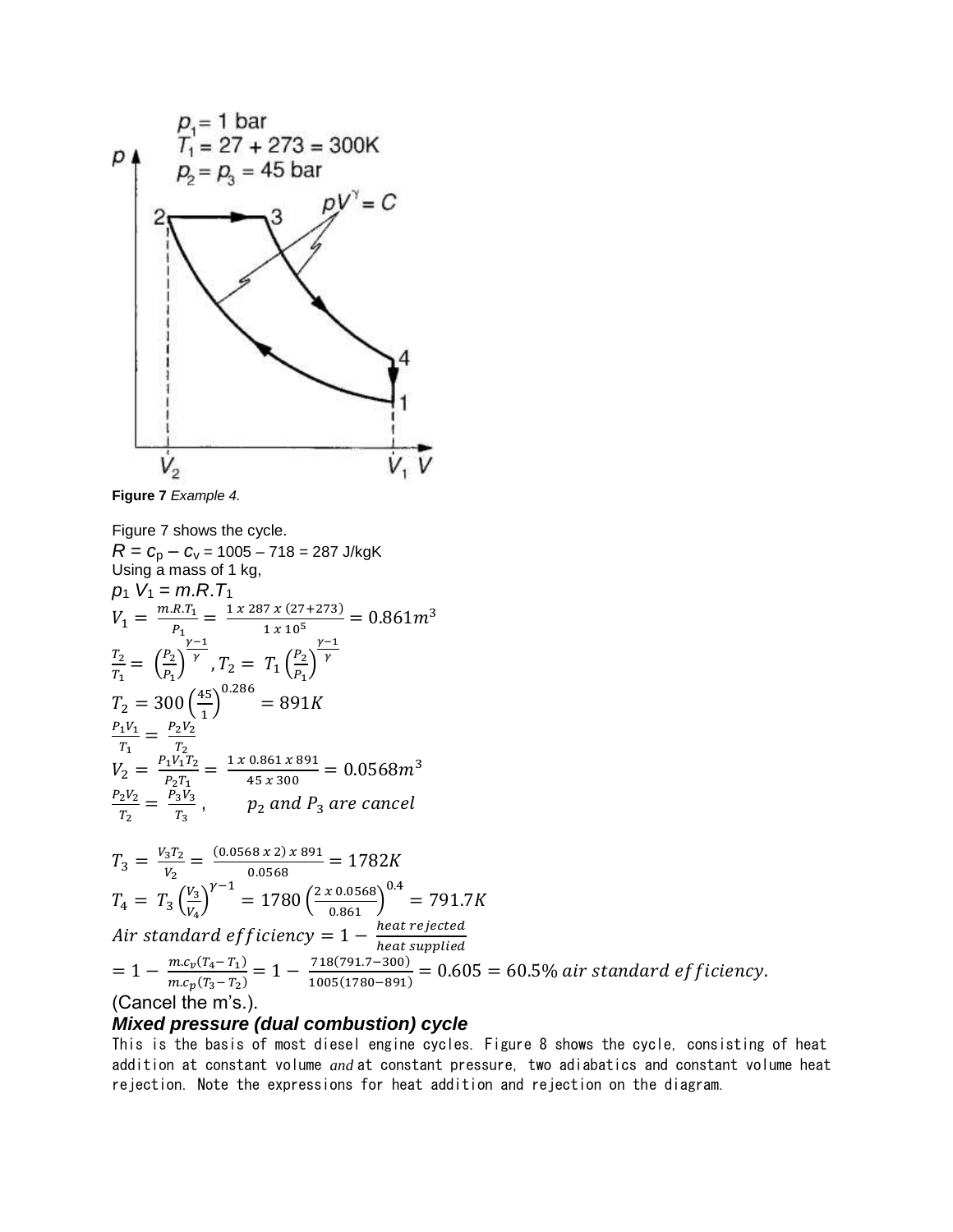

**Figure 8** *Mixed pressure (dual combustion) cycle*

#### **Example 5**

A compression ignition engine working on the ideal dual combustion cycle has a compression ratio of 16:1. The pressure and temperature at the beginning of compression are 98 kN/m<sup>2</sup> and 30°C respectively. The pressure and temperature at the completion of heat supplied are 60 bar and 1300°C. Calculate the thermal efficiency of the cycle.

*c*<sup>v</sup> = 717 J/kgK *c*<sup>p</sup> = 1004 J/kgK

Solution. Figure 9 shows the cycle.

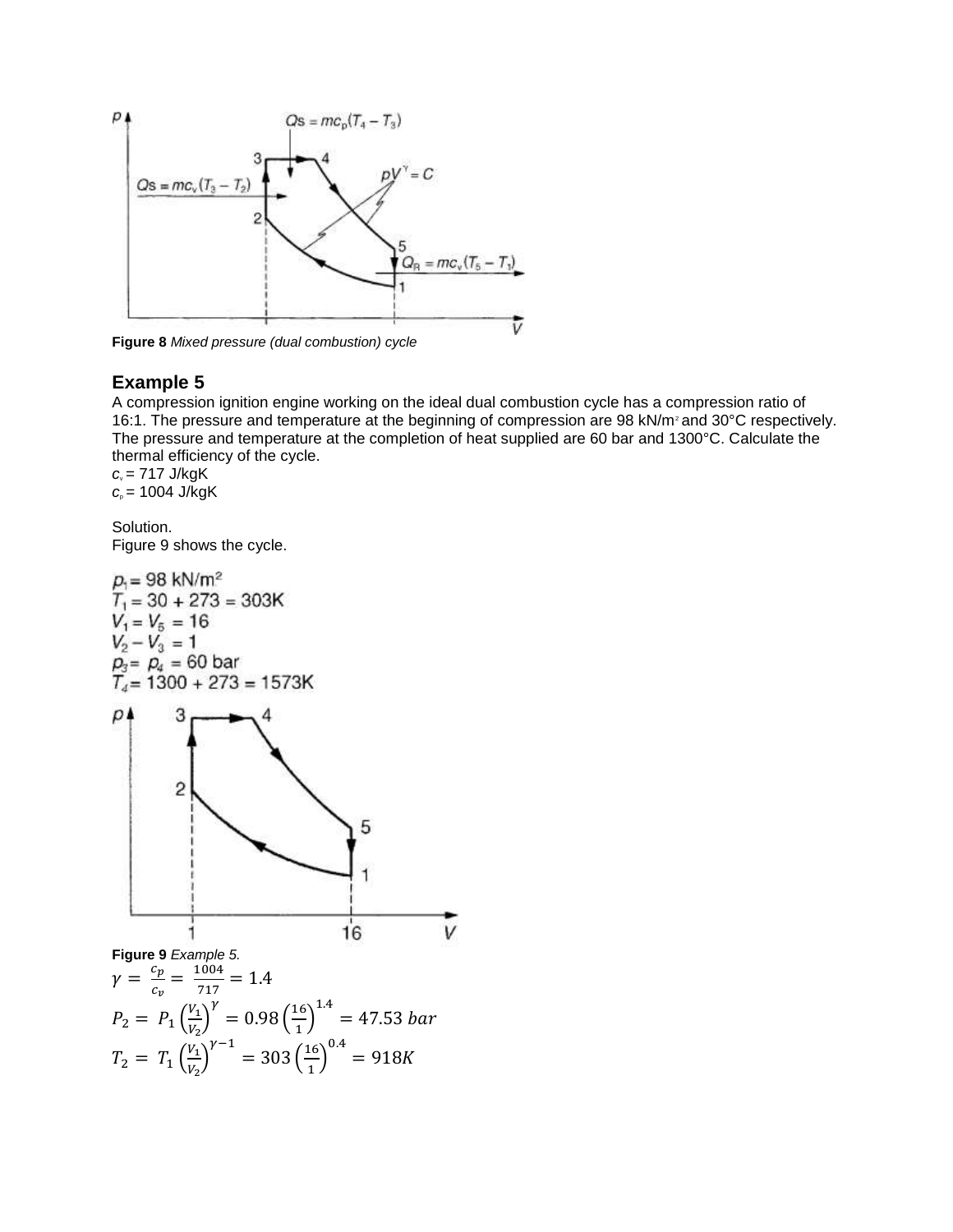$$
\frac{P_2V_2}{T_2} = \frac{P_3V_3}{T_3}, \text{(cancel } V_2), T_3 = \frac{60 \times 918}{47.53} = 1159K
$$
\n
$$
\frac{P_3V_3}{T_3} = \frac{P_4V_4}{T_4}, \text{(cancel } P_3), V_4 = \frac{V_3 \times 1573}{1159} = 1.358V_3
$$
\n
$$
P_4V_4^{\gamma} = P_5V_5^{\gamma}
$$
\n
$$
P_5 = P_4 \left(\frac{V_4}{V_5}\right)^{\gamma} = 60 \left(\frac{1.358V_3}{16V_3}\right)^{1.4} = 1.899bar
$$
\n
$$
T_5 = T_4 \left(\frac{V_4}{V_5}\right)^{\gamma-1} = 1573 \left(\frac{1.358V_c}{16V_c}\right)^{0.4} = 586.5K
$$
\nHeat energy supplied =  $m.c.$  ( $T_3 - T_2$ ) +  $m.c.$  ( $T_4 - T_3$ )\n= 0.717(1159 - 918) + 1.004(1573 - 1159), using a mass of 1kg\n= 173 + 416 = 589 kJ/kg\nHeat energy rejected =  $m.c.$  ( $T_5 - T_1$ )\n= 0.717 (586.5 - 303)\n= 203.3 kJ/kg\nAiv, study of 666 is known, 1, heat rejected

Air standard efficiency =  $1$ heat supplied

$$
= 1 - \frac{203.3}{589} = 0.6548 = 65.48\%
$$

Home Problems.

(1) A petrol engine working on the Otto cycle has a compression ratio of 9:1, and at the beginning of compression the temperature is 32°C. After heat energy supply at constant volume, the temperature is 1700°C. The index of compression and expansion is 1.4. Calculate:

(a) temperature at the end of compression;

(b) temperature at the end of expansion;

(c) air standard efficiency of the cycle.

(2) In a diesel cycle the pressure and temperature of the air at the start of compression are 1 bar and 57°C respectively. The volume compression ratio is 16 and the energy added at constant pressure is 1250 kJ/kg. Calculate:

(a) theoretical cycle efficiency;

(b) mean effective pressure.

(3) The swept volume of an engine working on the ideal dual combustion cycle is 0.1068m<sub>3</sub> and the clearance volume is 8900cm3. At the beginning of compression the pressure is 1 bar, and temperature is 42°C. If the temperature after expansion is 450°C, the maximum temperature 1500°C and the maximum pressure 45 bar, calculate the air standard efficiency of the cycle.

 $\gamma = 1.4$ ,  $c_v = 0.715$  J/kgK

#### **The indicator diagram**

A real-life *p*/*V* diagram is called an *indicator diagram*, which shows exactly what is happening inside the cylinder of the engine. This plot is useful because it allows us to find the work which the engine is doing and therefore its power, and it also enables us to see the effect of the timing of inlet, exhaust and fuel burning, so that adjustments can be made to improve cycle efficiency. In the case of a large slow-speed engine, like a marine diesel engine which typically rotates at about 100 rpm, an indicator diagram can be produced by screwing a device called an engine indicator onto a special cock on the cylinder head of the engine. The indicator records the pressure change in the cylinder and the volume change (which is proportional to crank angle), and plots these on *p*/*V* axes using a needle acting on pressure sensitive paper wrapped around a drum. This produces what is known as an 'indicator card'.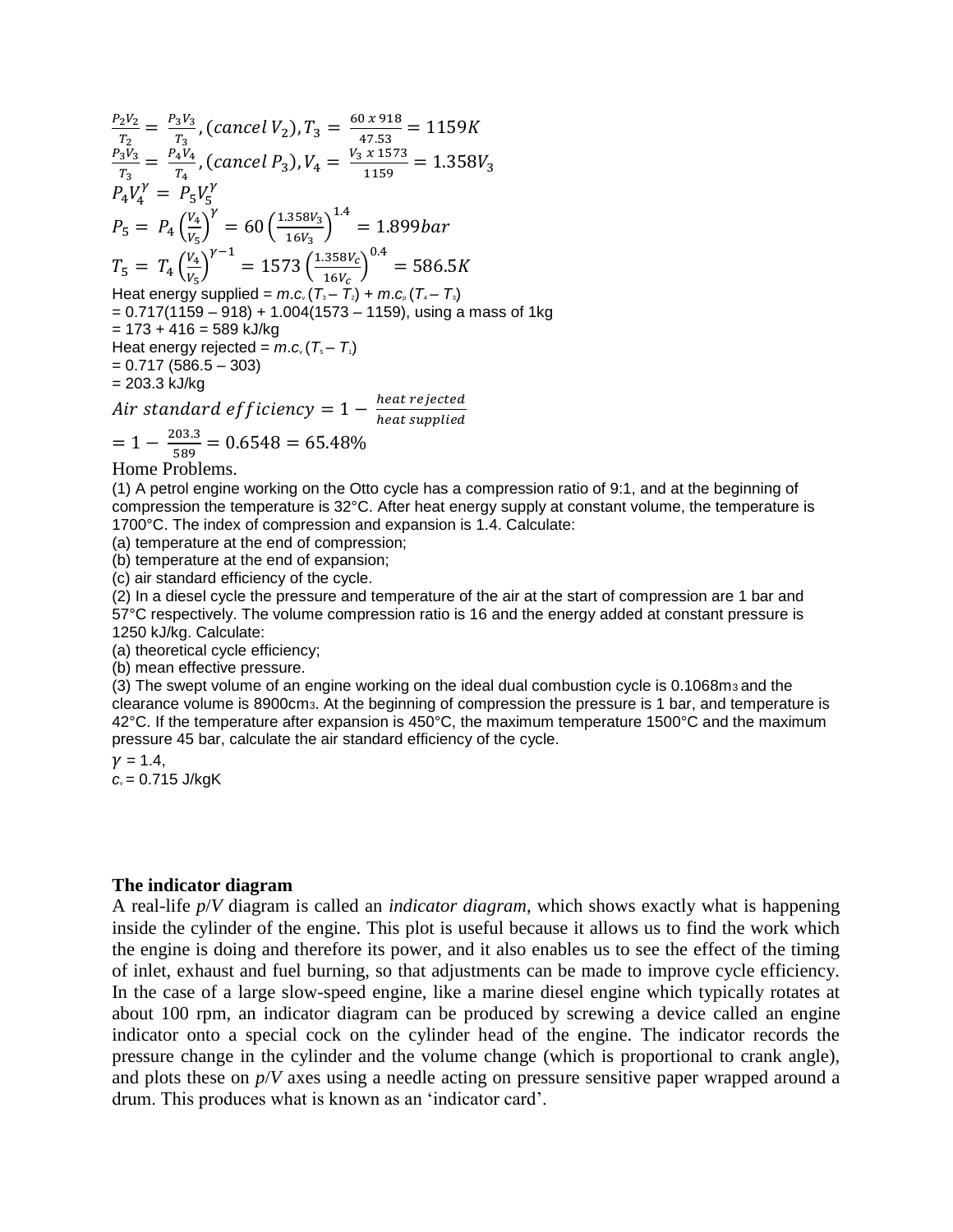Figure 10 shows the indicator. The spring in the indicator can be changed to suit the maximum cylinder pressure, so that a reasonable plot can be obtained. Such a mechanical device is not satisfactory for higher-speed engines, but the same result can be plotted electronically.



**Figure 10** *Engine indicator*

In both cases we get an actual *p*/*V* diagram from within the cylinder, and just as we were able to find work done from our air standard cycles by finding the area within the diagram, so we can find the actual work done, and therefore the power of the engine, by finding the area of the indicator diagram. Of course in this case, the curves are not 'ideal', and the equations cannot be used, but the area within the diagram can be found by some other means, such as by using a planimeter.

## **Indicated power**

As you might expect, the power calculated from the indicator diagram is called the *indicated power* of the engine. It is the power developed inside the cylinder of the engine. As we saw earlier, a value of indicated mean effective pressure can be found by dividing the area of the diagram by its length, but in this case, we must multiply the result by the spring rate of the indicator spring. This gives an 'average' cylinder pressure, used in the expression for indicated power, and it is also used as an important value for comparison between engines.

Indicated power is given by the formula, Indicated power, ip =  $P_{mi}$  A.L.n Where:

$$
P_{mi} = mean \, effective \, pressure \, \left(\frac{N}{m^2}\right)
$$

A = area of piston  $(m^2)$ 

 $L =$  length of strike  $(m)$ 

 $N =$  number of power strokes per second.

The verification of this expression can be seen in two ways.

First, we know that the area under the  $p/V$  diagram is work done. The product  $(P_{mi}A.L)$  gives this area since  $P_{mi}$  is the height of the rectangle and the volume change is given by length multiplied by the area of the bore. The *n* term then imposes a time element which 'converts' the work done to power in kW.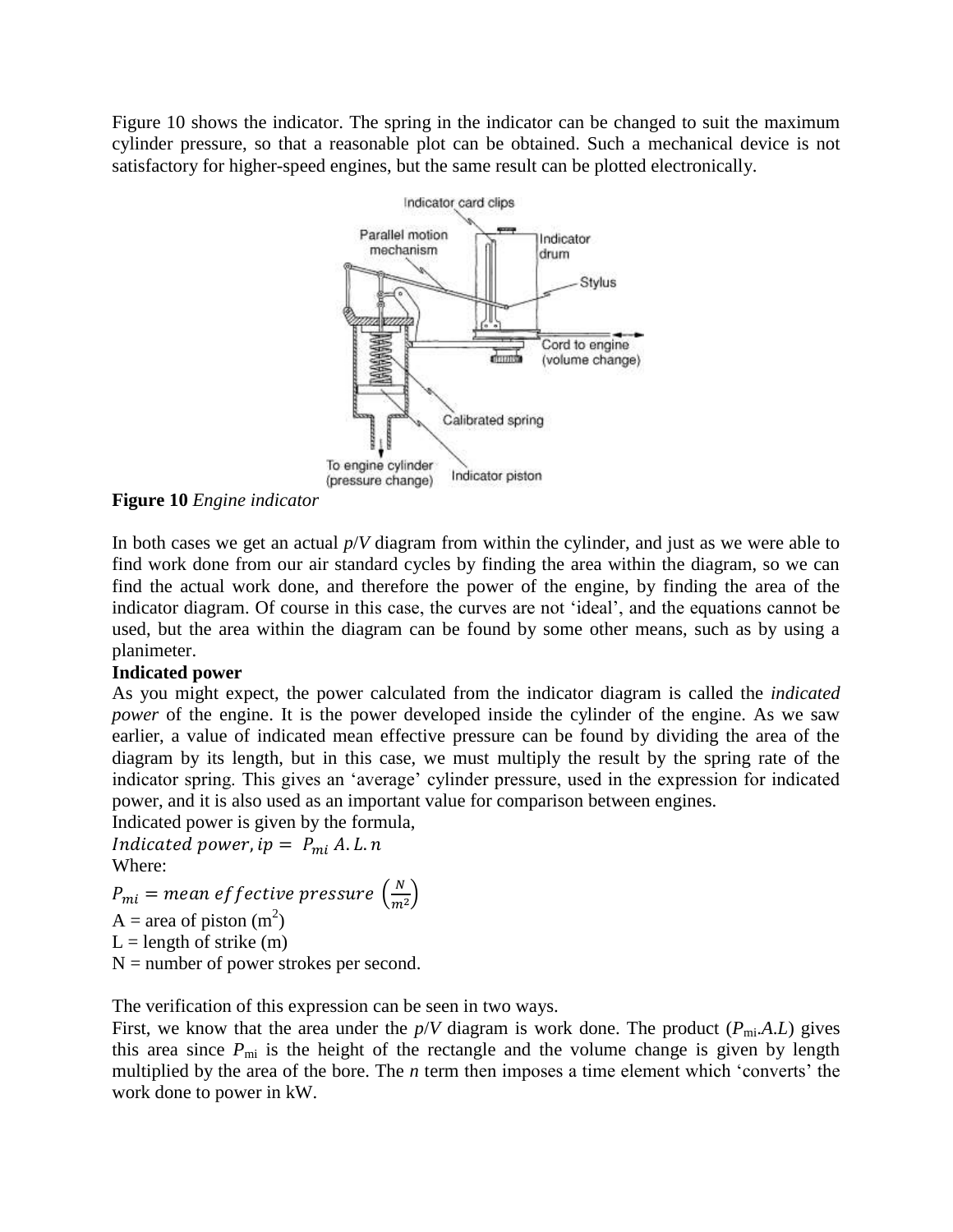Second, we can use the well-known work done expression from mechanics, work = force  $\times$ distance. The force on the piston is (pressure  $\times$  area, i.e.  $P_{\text{mi}} \times A$ ), and this force operates over a distance equal to the length of stroke, *L*. The *n* term then gives power.

Putting the units into our expression for indicated power,

$$
ip = \frac{N}{m^2} x m^2 x m x \frac{1}{s} = \frac{N.m}{s} = \frac{I}{s} = watts
$$

Key points

- The number of power strokes per second is the same as the rev/s for a 2-stroke engine, because there is a power stroke every revolution of the crank.
- For a 4-stroke engine, *n* is the rev/s divided by 2 because there is a power stroke once every two revolutions of the crank.

#### **Brake power**

Brake power is the power actually available at the output shaft of the engine. It would be a wonderful world if all the power developed in the cylinders was available at the output shaft, but unfortunately this is not the case because of the presence of friction. This absorbs a certain amount of power, called the friction power. The brake power is, therefore, always less than the indicated power, and this is expressed by the mechanical efficiency of the engine,  $\eta_m$ .

$$
\eta_m = \frac{bp}{ip}
$$

To find the brake power, it is necessary to apply a braking torque at the shaft by means of a *dynamometer*. The simplest form of this is a rope brake dynamometer which consists of a rope wrapped around the flywheel carrying a load. See Figure 11. More sophisticated types used on high-speed engines are hydraulic or electrical. They all do the same job in allowing the value of braking torque applied to the engine to be measured. This value is put into the formula for rotary power, i.e.  $P = T\omega$ , where T is the torque in N.m and  $\omega$  is the speed of rotation in rad/s.  $\omega$  can be inserted as  $2\pi n$ , since there are  $2\pi$  radians in one revolution and *n* is the rev/s. We then have the usual form of the equation for brake power,

$$
bp = 2\pi n.T
$$

Putting in the units, we have,

$$
bp = \frac{1}{s} x N.m = \frac{N.m}{s} \frac{J}{s} = watts
$$

Note again that 'rev' is dimensionless, as is  $2\pi$ .

For the rope-brake dynamometer in Figure 2.4.10, the friction load on the flywheel is,

$$
(W-S)
$$
 newtons

Where *W* is the applied weight and *S* is the spring balance reading. The friction torque is,

$$
(W-S) \times r
$$

Where *r* is the radius of the flywheel.

The brake power is then given by,

$$
bp = (W - S) x r x \omega
$$
 watts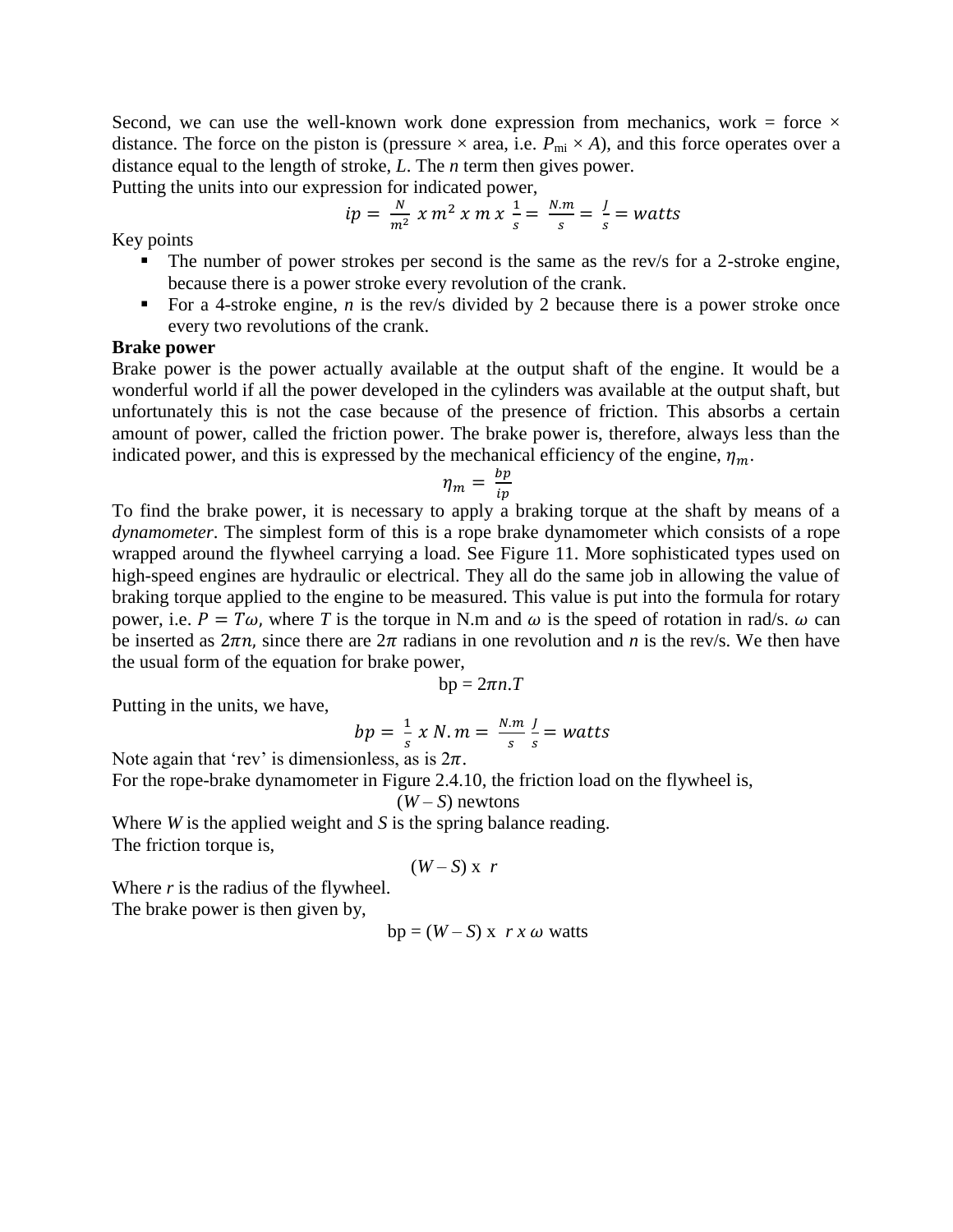

**Figure 11** *Rope brake dynamometer*

## Key point

When dealing with brake power, remember that we are dealing with the power output from the engine, i.e. from *all* the cylinders combined in a multi-cylinder engine. We usually assume that each cylinder is delivering the same power.

## *Brake mean effective pressure, P***mb**

It was explained (see page 36) that a value of *brake mean effective pressure*,  $P_{\text{mb}}$ , is used as a comparator between engines, because it is easier to find than indicated mean effective pressure, *P*<sub>mi</sub>. Brake mean effective pressure is calculated from the indicated power formula with brake power and  $P_{\text{mb}}$  substituted,

 $bp = P_{mb}$  x *A x L x n* 

# **Fuel consumption**

The fuel consumption of an engine is of great importance, and is affected by detail engine design. The figure most often used to express it is a *specific fuel consumption* (*sfc*) based on the number of kg of fuel burned per second for a unit of power output, i.e. the kg of fuel burned per second for each brake kW.

 $sfc \frac{kg \mu_{\text{u}}}{brake power in \, kW}$ , putting in the units,  $sfc = \frac{k}{2}$  $\frac{kg}{s}$  x  $\frac{s}{k}$  $\frac{s}{kJ} = \frac{k}{k}$  $\boldsymbol{k}$ 

An alternative is to express the fuel consumption for each unit of power, e.g for 1 kWh, brake or indicated. A kilowatt hour is a power of 1kW delivered for 1 hour. We then have,

Brake specific fuel consumption,  $bsfc = \frac{k}{2}$  $b\mathcal{v}$  $=$   $kg/bkWh$  and, Indicated specific fuel consumption,  $\frac{igfc}{f} = \frac{kg\,fuel\,burned\,per\,hour}{im} = kg/i$  $in$ 

These values are also often quoted in grammes, i.e. g/kWh.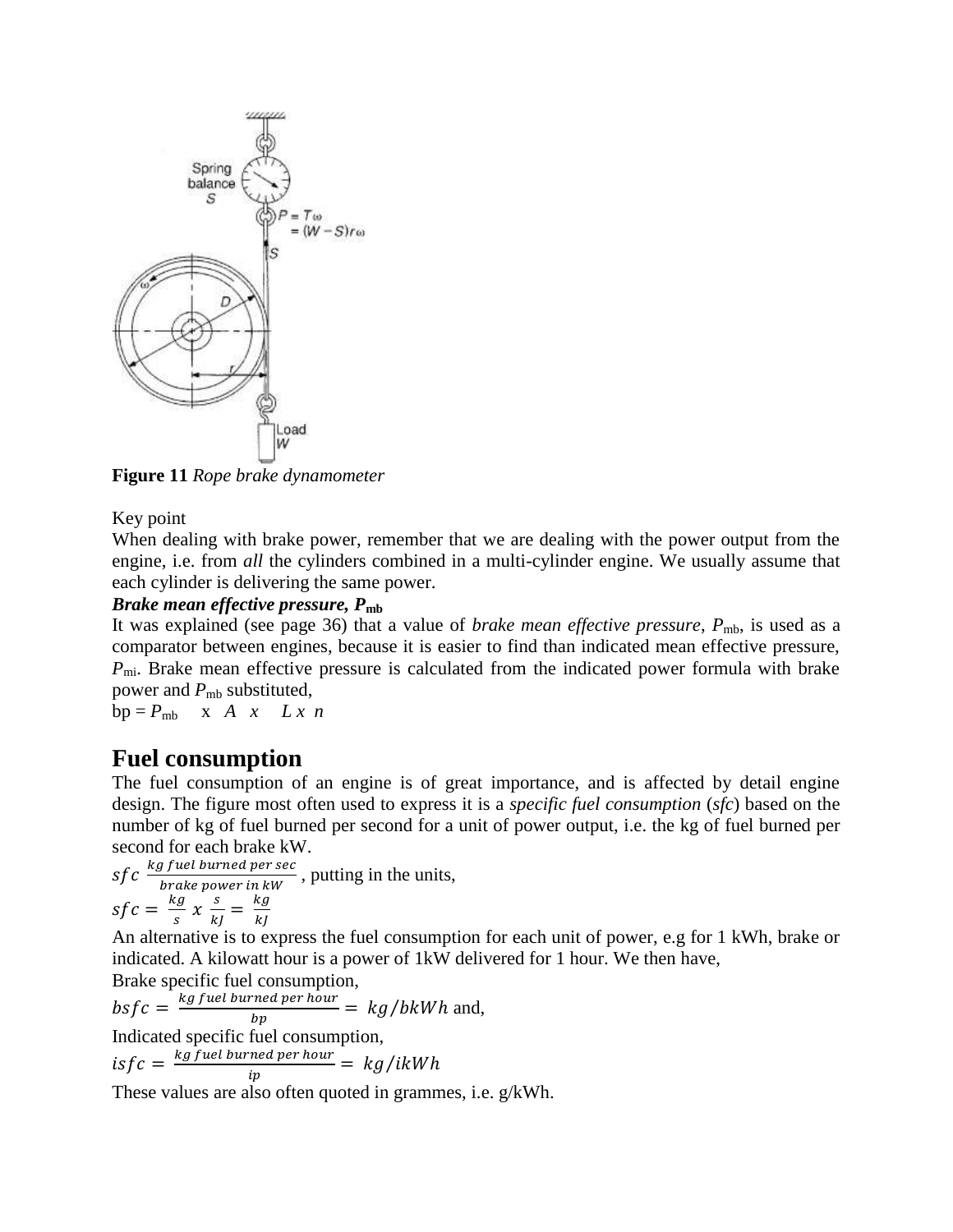#### **Brake and indicated thermal efficiency**

The thermal efficiency of the engine can be found by considering, as for all values of efficiency, what we get out for what we put in. In this case we get out a value of brake power and we put in heat energy from the fuel burned. The amount of heat energy we put in is the kg of fuel burned per second multiplied by the calorific value of the fuel, CV in kJ/kg.

If we are using the brake power, the efficiency we get is called the brake thermal efficiency,  $\eta_h$ .

 $\eta_b = \frac{b}{\ln b}$  $\boldsymbol{k}$ which gives units,

 $\eta_b = kW x \frac{s}{l}$  $\frac{s}{kg}$  x  $\frac{k}{k}$  $\frac{1}{k}$  =

This can be a decimal 0–1, or a percentage.

Indicated thermal efficiency is found in a similar way, i.e.,

 $\eta_i = \frac{b}{\ln 6}$ 

# $\boldsymbol{k}$

#### **Example 6**

An indicator diagram taken from a large diesel engine has an area of 400mm2 and length 50 mm. The indicator spring is such that the scale of the pressure axis is  $1mm = 1$  bar. If the cylinder diameter and stroke are both 250 mm and the engine is 4-stroke running at 6 rev/s, find the indicated power if the engine has six cylinders.

Mean effective pressure  $= P_{\text{mi}}$ 

 $=\frac{a}{\sqrt{a}}$  $\frac{u_1}{u_2}$  and  $\frac{u_2}{u_3}$  and  $\frac{u_3}{u_4}$  and  $\frac{u_4}{u_5}$  and  $\frac{u_1}{u_2}$  and  $\frac{u_1}{u_3}$  $=$  $\frac{4}{7}$  $\frac{400}{50}$  x 1 x 10<sup>5</sup> = 8 x 10<sup>5</sup> N/ Indicated power =  $P_{\text{mi}} A.L.n$  $= 8 x 10^5 x \frac{\pi}{4}$  $\frac{0.25^2}{4}$  x 0.25 x  $\frac{6}{2}$  $\frac{6}{2}$  = Indicated power  $=$  ip per cylinder x number of cylinders  $= 176 715 W = 176.7kW$ 

#### **Example 7**

The area of an indicator diagram taken off a 4-cylinder, 4-stroke engine when running at 5.5 rev/s is 390mm2, the length is 70 mm, and the scale of the indicator spring is 1mm = 0.8 bar. The diameter of the cylinders is 150 mm and the stroke is 200 mm. Calculate the indicated power of the engine assuming all cylinders develop equal power. Solution.

$$
P_m = \frac{A}{L} x \text{ spring rate} = \frac{390}{70} x 0.8 = 4.46 \text{ bar} = 4.46 x 10^5 N/m^2
$$
  
ip = P<sub>m</sub>A. L. n x number of cylinders  
= 4.46 x 10<sup>5</sup> x  $\frac{\pi x 0.15^2}{4} x 0.2 x \frac{5.5}{2} x 4 = 17339W = 17.34 kW$ 

#### **Example 8**

During a test, a 2-cylinder, 2-stroke diesel engine operating at 2.75 rev/s records at the dynamometer a brake load of 2.7 kN acting at a radius of 1.6 m. The bore of the cylinder is 0.35m and the stroke is 0.5 m. If the indicated mean effective pressure is 3 bar, calculate:

(a) the indicated power;

(b) the brake power;

(c) the mechanical efficiency.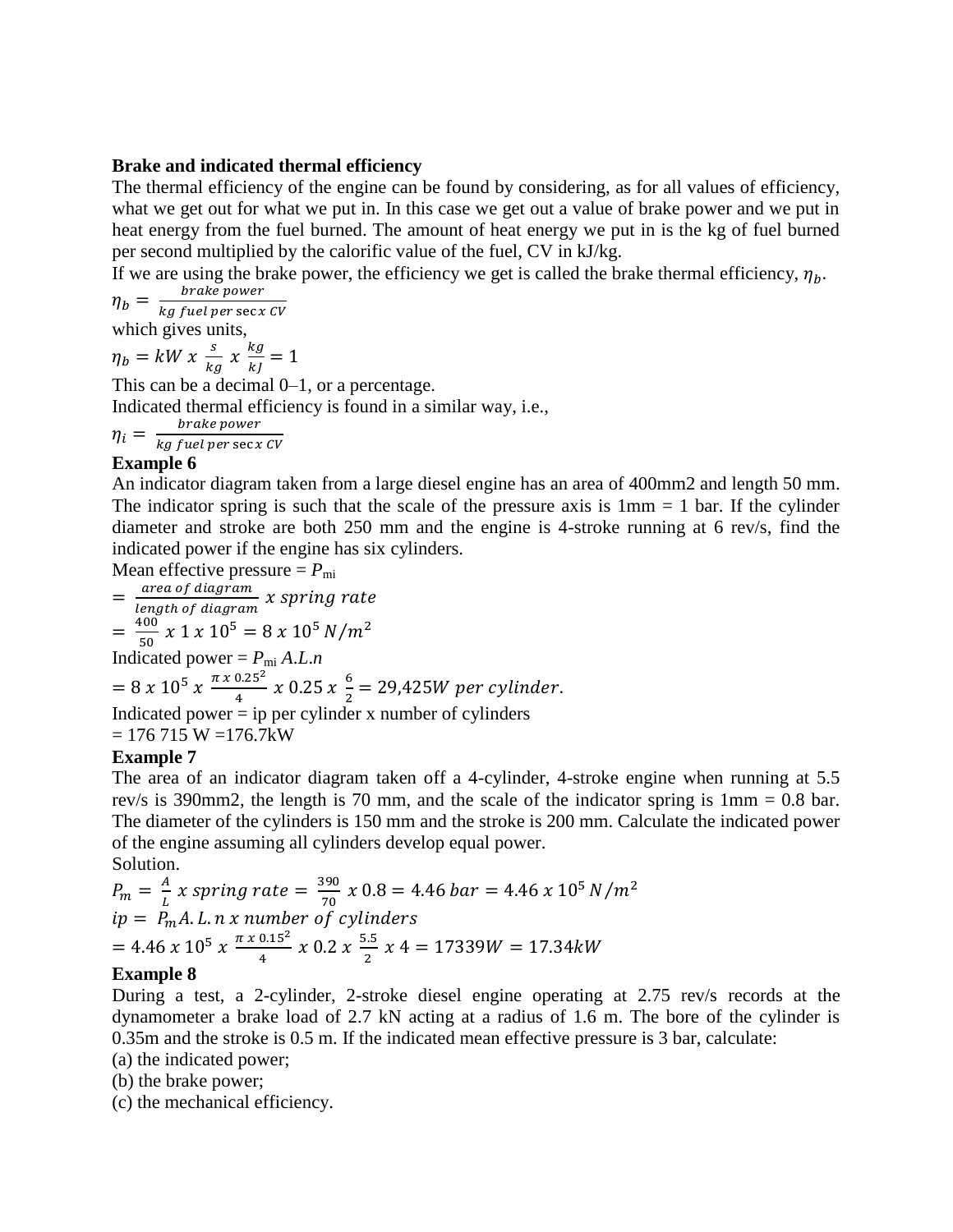Solution.

Indicated power =  $P_{\text{mi}} A.L.n$  $=$  3 x 10<sup>5</sup> x  $\frac{\pi}{4}$  $\frac{0.33}{4}$  x  $bp = T\omega = (2.7 \times 1.6) \times 2.75 \times 2\pi = 74.64 kW$ 

Note: Torque = force x radius.  $\eta_m = \frac{b}{b}$  $\frac{bp}{ip} = \frac{7}{7}$  $\frac{14.04}{79.37}$  =

## **Example 9**

A marine 4-stroke diesel engine develops a brake power of 3200 kW at 6.67 rev/s with a mechanical efficiency of 90% and a fuel consumption of 660 kg/hour. The engine has eight cylinders of 400 mm bore and 540 mm stroke. Calculate:

(a) the indicated mean effective pressure;

(b) the brake thermal efficiency.

The calorific value of the fuel  $= 41.86$  MJ/kg.

Solution.

$$
\eta_m = \frac{bp}{ip}, ip = \frac{bp}{\eta_m} = \frac{3200}{0.9} = 3555.6kW
$$
  
\n $ip = P_m A.L.n$   
\n $\frac{3555.6}{8} = P_{mi} x \frac{\pi x 0.4^2}{4} x 0.54 x \frac{6.67}{2}$   
\n $P_{mi} = \frac{3555.6 x 4 x 2}{8 x \pi x 0.4^2 x 0.54 x 6.67} = 1963.9 kN/m^2 = 19.63 bar.$   
\nBrake thermal efficiency =  $\frac{brake power}{kg fuel/s x CV}$   
\n $= \frac{3200}{\frac{660}{3600}x 41.86 x 10^3} = 0.417 = 41.7\%$ 

#### **Example 10**

A 6-cylinder 4-stroke internal combustion engine is run on test and the following data was noted:

Compression ratio  $= 8.2:1$  Speed  $= 3700$  rpm Brake torque  $= 0.204$  kN.m Bore  $= 90$ mm Fuel consumption =  $26 \text{ kg/h}$  Stroke = 110mm

Calorific value of fuel  $= 42$  MJ/kg

Indicated mean effective pressure = 7.82 bar

Calculate:

(a) the mechanical efficiency;

(b) the brake thermal efficiency;

(c) the brake specific fuel consumption. Solution.

 $ip = P_{mi}A.L.n \times number of cylinders.$ 

$$
= 782 x \pi x \frac{0.09^{2}}{4} x 0.11 x \frac{3700}{120} x 6 = 101.2 kW
$$
  
\n
$$
bp = T\omega = 0.204 x \frac{3700 x 2\pi}{60} = 79 kW
$$
  
\n
$$
\eta_{m} = \frac{bp}{ip} = \frac{79}{101.2} = 0.781 = 78.1\%
$$
  
\n
$$
\eta_{b} = \frac{bp}{kgfuel/s x CV} = \frac{79}{\frac{26}{3600}x 42 x 10^{3}} = 0.26 = 26\%
$$
  
\nBrake specific fuel consumption(bsfc) =  $\frac{kgfuel/h}{brake power} = \frac{26}{79} = 0.329 kg/kWh$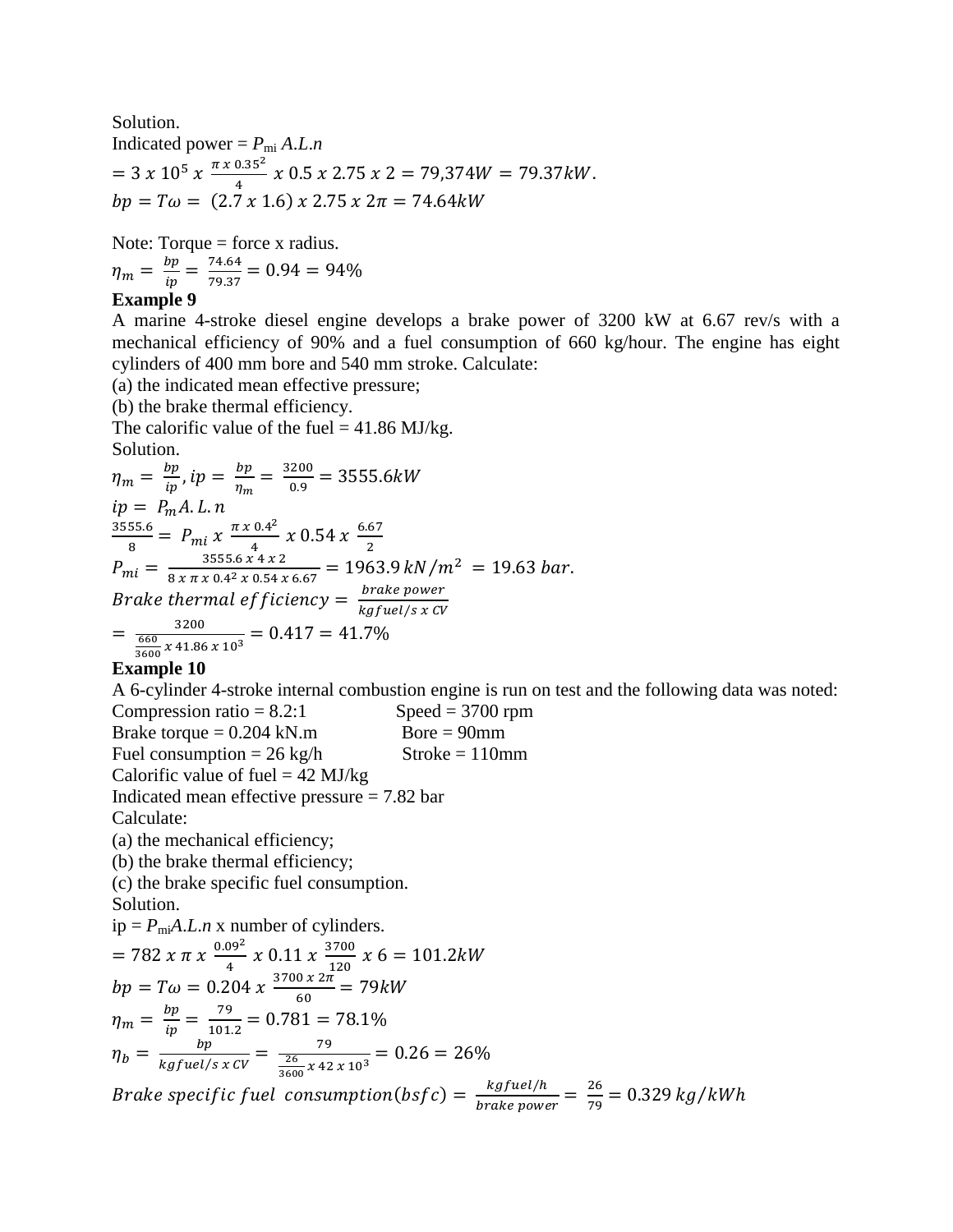#### **Volumetric efficiency**

The *volumetric efficiency* of an engine – or a reciprocating compressor- is a measure of the effectiveness of the engine in 'breathing in' a fresh supply of air.

Under perfect circumstances, when the piston starts to move from top dead centre down the cylinder, fresh air is immediately drawn in. However, above the piston at TDC there is a residual pressure which remains in the cylinder until the piston has moved down the cylinder a sufficient distance to relieve it and create a pressure slightly below atmospheric. Only then will a fresh charge of air be drawn in. A further difficulty is the heating of the air in the hot inlet manifold, which also reduces the mass of air entering the cylinder.

The ratio of the swept volume of the engine to the volume of air actually drawn in is called the volumetric efficiency,  $\eta_v$ .

 $\eta_v = \frac{v}{\cdot}$ piston swept volume

The reference temperature and pressure are usually the inlet conditions.

#### **Example 11**

A 4-stroke, 6 cylinder engine has a fuel consumption of 26 kg/h and an air/fuel ratio of 21:1. The engine operates at 3700 rpm and has a bore of 90 mm, stroke 110 mm. Calculate the volumetric efficiency referred to the inlet conditions of 1 bar,  $15^{\circ}$ C.  $R = 287$  J/kgK. Solution.

Using the characteristic gas equation,  $p_1V_1 = m.R.T_1$ Volume of air induced/minute

$$
= \frac{m.R.T_1}{P_1} = \frac{\frac{(2 \times 216)}{60} \times 287 \times (15+273)}{1 \times 10^5} = 7.52m^3/min.
$$
  
\n*Supert volume* =  $\frac{\pi \times 0.09^2}{4} \times 0.11 = 7 \times 10^{-4} m^3 / rev$   
\n=  $7 \times 10^{-4} \times \frac{3700}{2} \times 6 = 7.76 m^3/min$   
\n
$$
\eta_v = \frac{\text{volume of change induced at reference}}{\text{swept volume}} = \frac{7.52}{7.76} = 0.97 = 97\%
$$
  
\nIf, given a volume, you need to change it to a different set of conditions, use can be made of

$$
\frac{P_1V_1}{T} = \frac{P_2V_2}{T}
$$

 $T_1$  $T_{\rm i}$ CASE STUDY

## **Marine diesels**

Diesel engines are produced by many manufacturers, in a range of power outputs, for very many applications. The largest diesel engines are to be found in ships, and these operate on the 2-stroke cycle, which makes them quite unusual. The piston is bolted to a piston rod which at its lower end attaches to a crosshead running in vertical guides, i.e. a crosshead bearing. A connecting rod then transmits the thrust to the crank to turn the crankshaft. The arrangement is the same as on old triple expansion steam engine, from which they were derived. They have the further peculiarity of being able to run in both directions by movement of the camshaft. This provides astern movement without the expense of what would be a very large gearbox. These very large engines are the first choice for most merchant ships because of their economy and ability to operate on low quality fuel. A typical installation on a container ship, for instance, would be a 6 cylinder turbocharged engine producing 20 000Kw at a speed of about 100 rpm. The engine is connected directly to a fixed-pitch propeller. Most diesel engines are now turbocharged. Exhaust